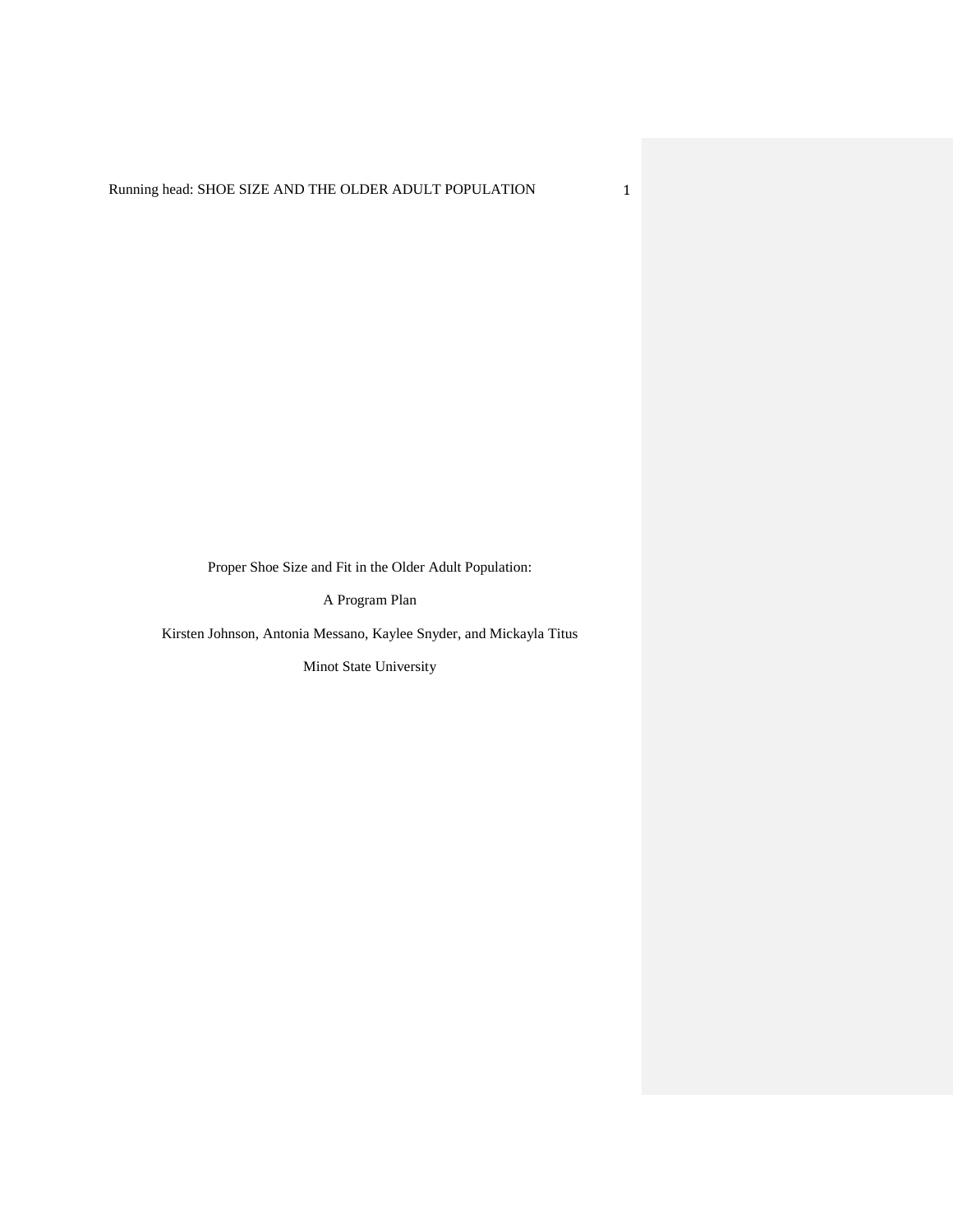#### Abstract

Wearing proper fitting shoes can lead to a healthier lifestyle for the aging adult population. Research has shown that many older adults are wearing improper fitting shoes. Wear and tear along with age and disease processes can all alter the structure of the foot. With this said, intervention is needed to help address the need for proper fitting shoes in the aging population. Four nursing students, enrolled in N456 Public Health Nursing at Minot State University, collaborated with their nursing instructor and the Adult Health Maintenance Clinic (AHMC) held at Henry Towers in Minot, North Dakota, to develop and implement a shoe sizing program for the aging population within the Henry Tower's community. Students provided free shoe sizing at the AHMC using a Brannock device purchased through funds provided by the AHMC. Nine of the nineteen clients screened were wearing the wrong shoe size. Education was provided to all clients on feet changes with aging and the importance of proper shoe fit. Continued implementation of the program at the AHMC will lead to a healthier aging population in the Henry Tower community.

*Keywords:* older adults, shoe size, foot changes, interventions, program plan, public health, nursing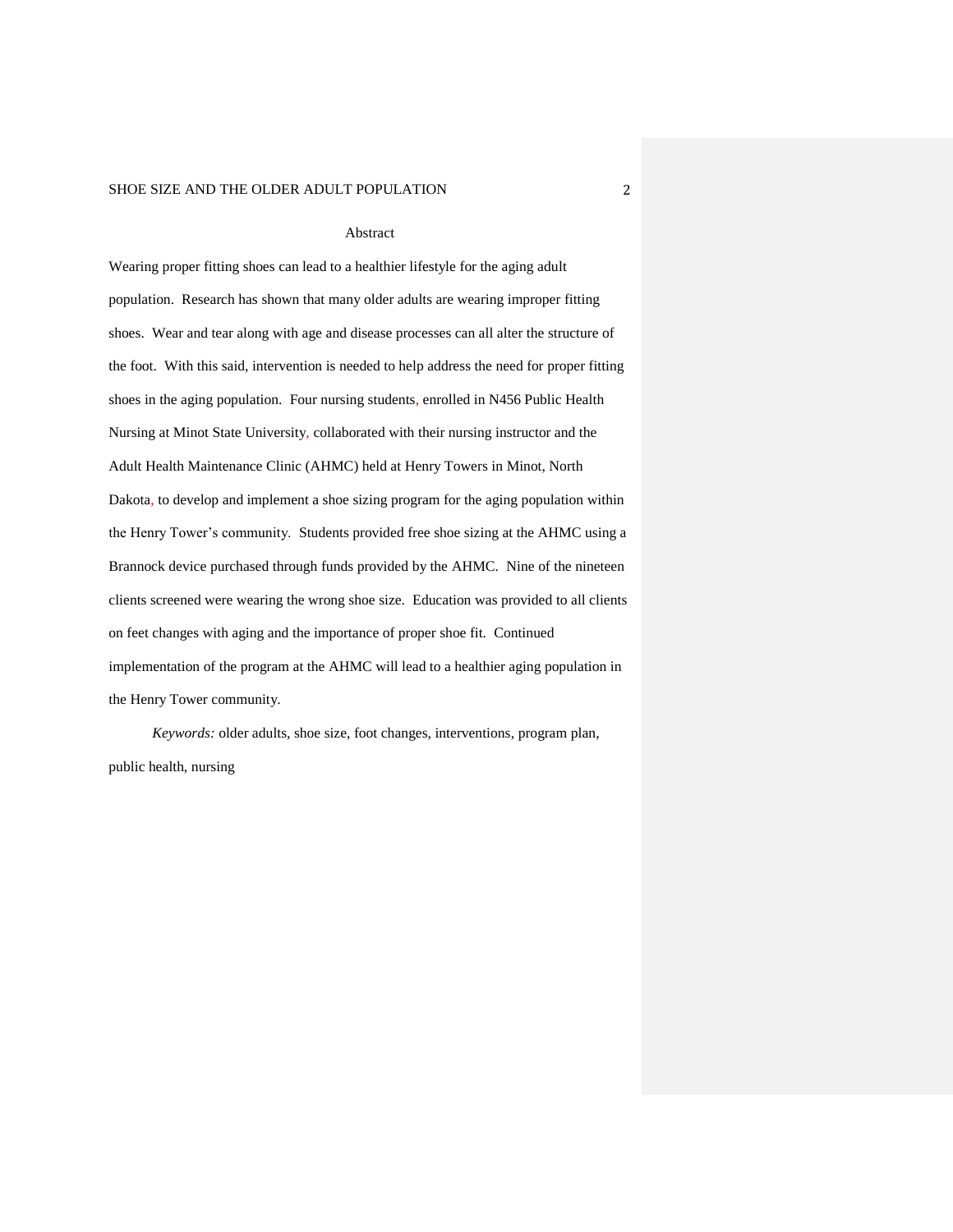Proper Shoe Size and Fit in the Older Adult Population: A Program Plan Your pant size isn't the same since high school, so why should your shoe size? As we age, a multitude of changes occur to our body and these changes are continuous throughout the lifespan of an individual. These changes are ever so apparent to ourselves and we adapt accordingly. However, changes in foot size may not be so apparent. It has been found that many aging adults are not compensating for their change in foot size. Feet are affected by the many changes the body goes through as it ages. The need for intervention with the aging population to help ensure proper shoe fit has been identified. A program is necessary to help address the need of the aging population for proper shoe size and fit.

#### **Problem Defined**

Proper shoe size is essential for foot health in the elderly and diabetic populations. Ill-fitting shoes can lead to pain, functional limitations, falls, and diabetic foot ulcers (Schwarzkopf, Perretta, Russell, & Sheskier, 2011). Footwear is easily overlooked in providing foot care but when it is addressed it can provide potential benefits to treatment or could be a major contributor in the symptoms a client may have (Haspel, 2012). Seventy-eight percent of all adults will experience foot problems at some time and the majority of the time, improperly fitting shoes is the main cause of these problems (Avitzur, 2014). The shoes are either too loose or too tight; both of these problems are easily fixed and easily preventable. Shoes that are too small increase pressure on the overall foot, where loose fitting shoes that are too large cause friction from the foot sliding in the shoe. As people age the tendons and ligaments that loosen as well as the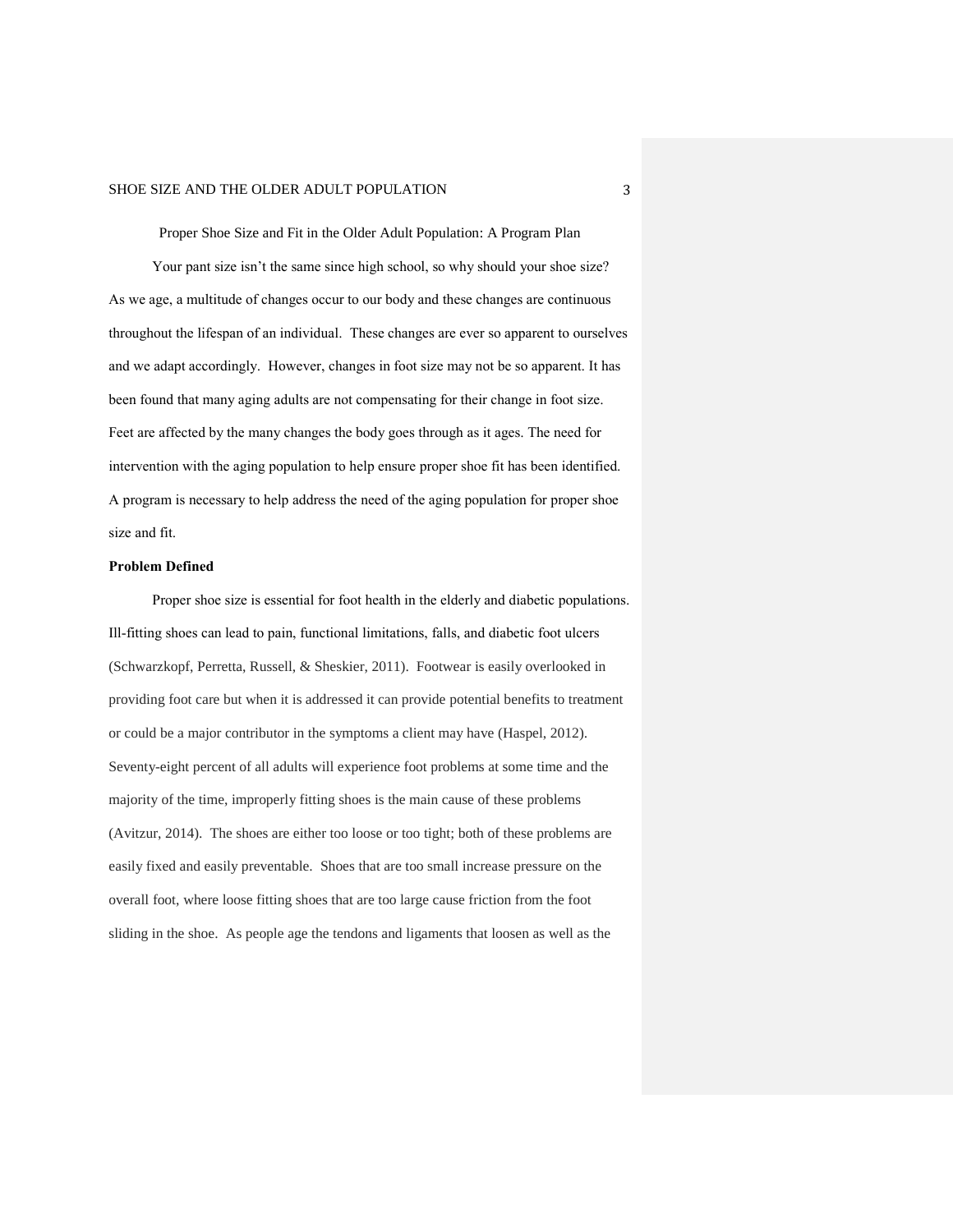loss of fat padding on the bottoms of the feet can cause the feet to lengthen and widen (Avitzur, 2012). Pregnancy and weight gain are also contributors to the widening of feet.

Tight fitting shoes are the leading cause of diabetic foot ulcers in clients with diabetes (Connolly & Wrobel, 2014). These eClients that present with diabetic foot ulcers are 5 times more likely to be wearing ill-fitting shoes than those clients without ulcers. This in turn precipitates up to half of all diabetes-related amputations (Connolly & Wrobel, 2014). These patients that self-select their shoe size also have a three-fold reulceration rate versus those who are prescribed a shoe size (Connolly & Wrobel, 2014). In a study of 200 US male veterans at a regional podiatry clinic, it was found that 48% of the participants had an increase greater than or equal to one shoe size change in foot length since their skeletal maturity (Connolly & Wrobel, 2014). The average weight gain among these men was 48 pounds and the most prevalent period of shoe size change occurred between the ages of 50 and 64 years of age. In this study it was found that age and weight had a significant impact on shoe size change. This study demonstrated the importance of regularly checking shoe size in high-risk foot care clients at a minimum of annually.

In another study of shoe size in three different New York populations it was found that nearly 35% of the participants wore ill-fitting shoes and 90% of participants did not know their shoe width (Schwarzkopf, Perretta, Russell, & Sheskier, 2011). Some participants had different shoe sizes for each foot and would benefit from shoes of different sizes. It was also observed that of these participants, a majority of them were diabetic and therefore associated with shoe size mismatch. Wearing correctly sized shoes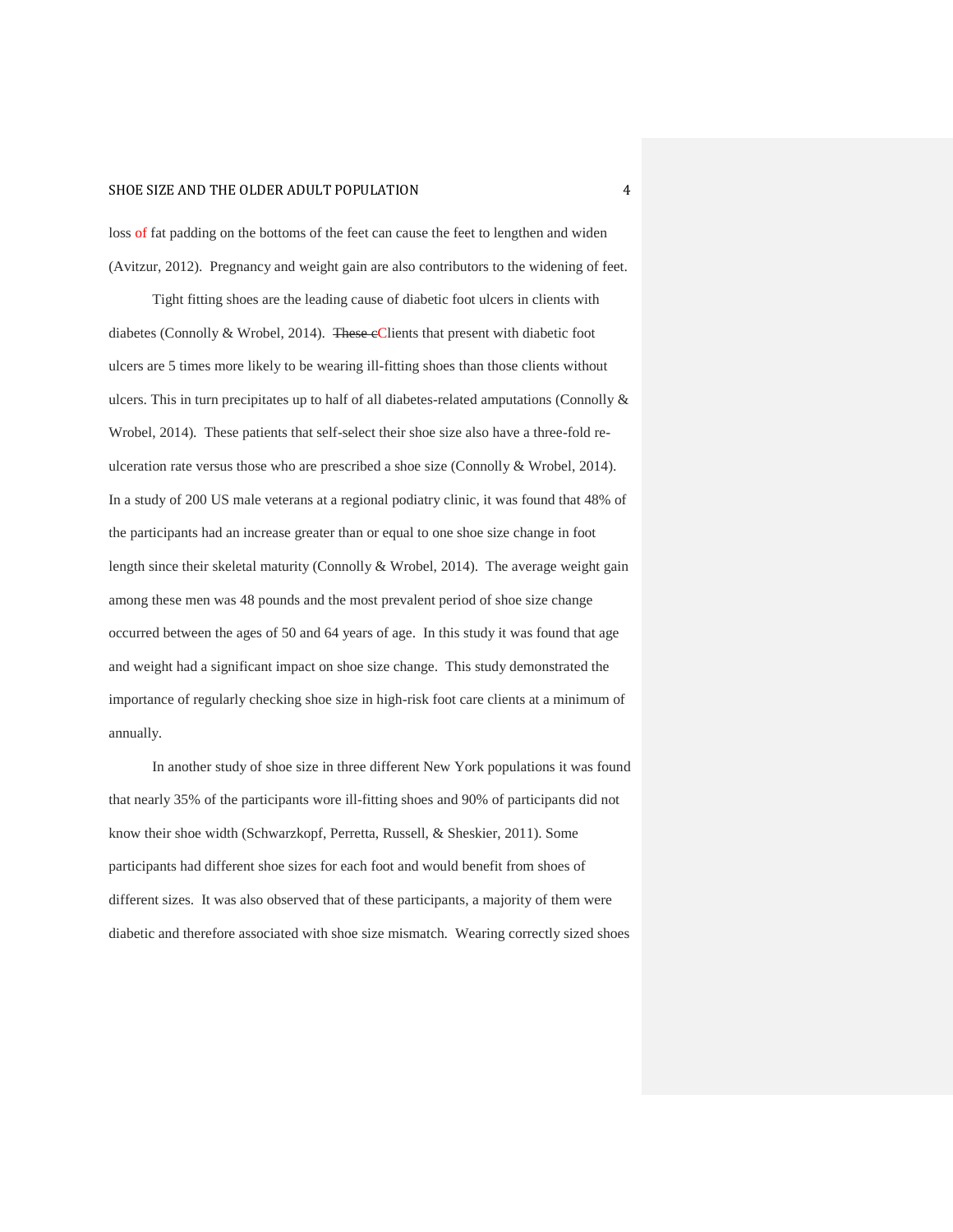is an essential part of diabetic health for a client and can prevent many foot ulcerations that could in turn lead to amputations.

#### **Formulate the Plan**

#### **Assessment of Population Need**

By age 65 it is said that the average mileage the feet accrue is around 75,000 miles (Our Health Network, 2015). This wear and tear along with age and many disease processes can alter the structure of feet. Many common changes that occur with feet include: increase in size and width, loss of fatty pads that cushion the feet, thinner skin, flatter arches, weaker ligaments and tendons, and toes and feet can become crooked (Our Health Network, 2015). Along with common age changes to the feet, there are also many conditions that predispose feet to changes and foot problems. These conditions include circulatory problems, diabetes, arthritis, osteoporosis, peripheral neuropathy, and obesity (Our Health Network, 2015). All of these factors contribute to ill-fitting shoes, which in turn can cause many preventable foot problems.

Since research shows that aging adults are likely to be wearing the wrong shoe size, our group found it fitting to develop a program related to proper shoe fitting for the population at Henry Towers in Minot, ND. Henry Towers is a low-income residency residence for individuals greater than 55-years-old and/or with a disability. There are over 100 residents living within the Henry Tower community. Of these residents, 56 of them have visited the AHMC. With that said, not all clients with charts at the clinic come regularly. The gender break down for these clients is 32 females and 24 males. All clients are Caucasian. These clients have a variety of diseases and illnesses; 43% of clients have diabetes mellitus, 21% experience circulatory problems, 51% have

**Commented [NM1]:** Listed incorrectly in reference list.

**Commented [NM2]:** Did you verify this? There are 92 apartments – I only know of 2 couples. Otherwise, they are single person, and there are currently 8 apartments open. So I am guessing that there are currently about 82- 84 people living there.

**Commented [NM3]:** This is not entirely true either – there are several clients who come from outside the clinic, so of the 56 current AHMC charts that are kept in the filebox, some may not live at HT. In addition, there are clients who have come to the AHMC, who may not have attended within the last year, whose charts have been removed from the file box.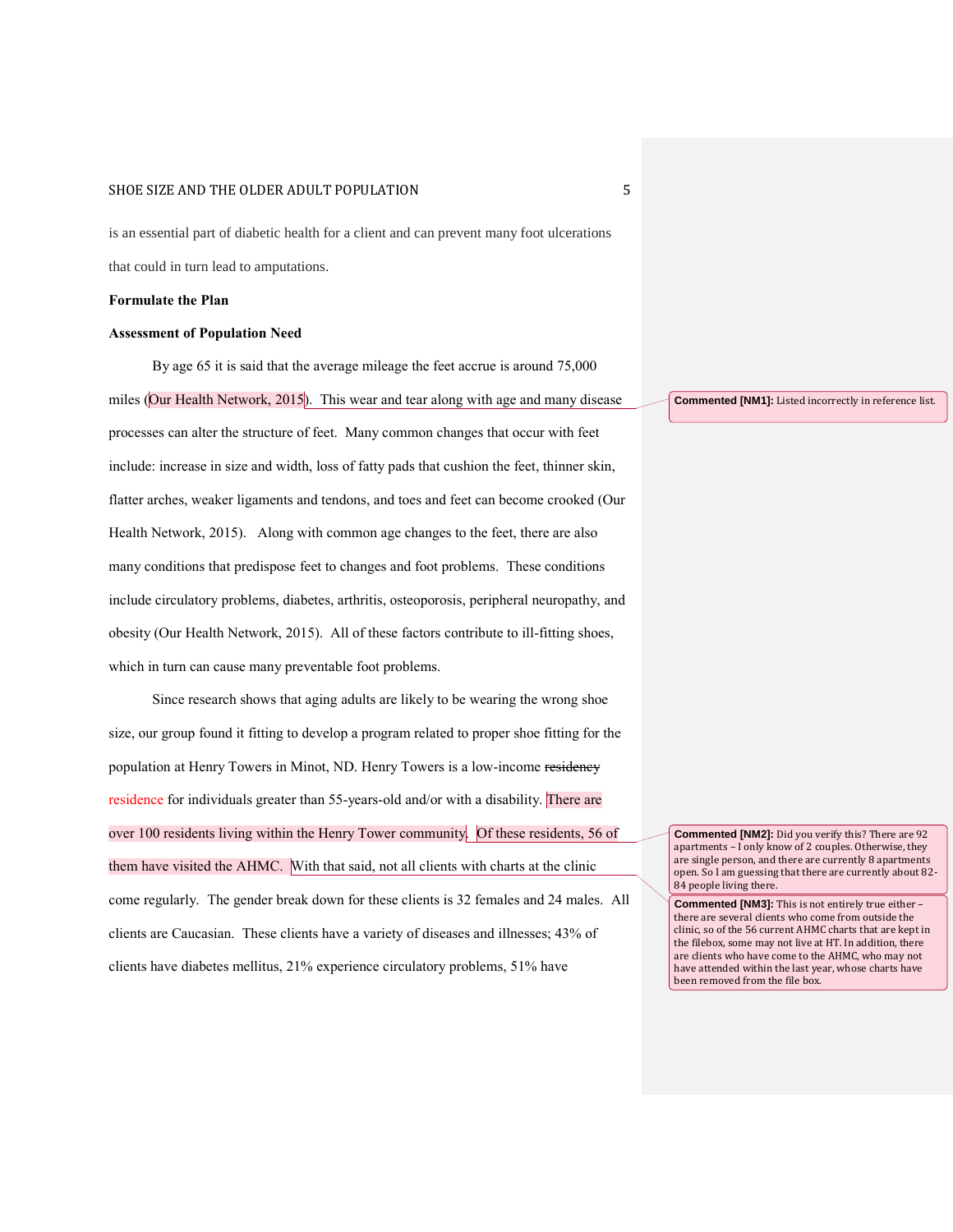hypertension, and 7% of clients have osteoporosis or arthritis. All of these conditions, along with aging and gaining weight, contribute to the change in structure of the aging foot.

The target population at Henry Towers defines the need by being a vulnerable population with individuals greater than 55 years of age and/or with a disability and with limited transportation. We are unaware of any similar programs in the Minot area addressing the need for proper shoe size and fit. The need for shoe sizing is not being met in the community due to lack of awareness of the issue of improper shoe sizing among the older adult population. This program will help meet the need for annual shoe sizing in the older adult population.

#### **Program Boundaries**

Based on the research and the data provided, we found it to be paramount that the elderly get their feet checked on a regular basis. The Adult Health Maintainedence Clinic (AHMC) that is put on by our public health class provides foot care for those above the age of 55 and those with disabilities. This is a prime opportunity for our class and for the classes to come to measure our clients' feet and make certain that they are not wearing ill-fitting shoes. It is the perfect opportunity to provide primary prevention in detecting ill-fitting shoes and to recommend to the clients more supportive shoes and shoes of the correct size. Buying the correct shoe size can be a minimal cost compared to the medical bills accrued due to the long-term effects of improper shoe size. Correct shoe size can reduce morbidity in the elderly and diabetic population and provide the first line of treatment for many foot conditions.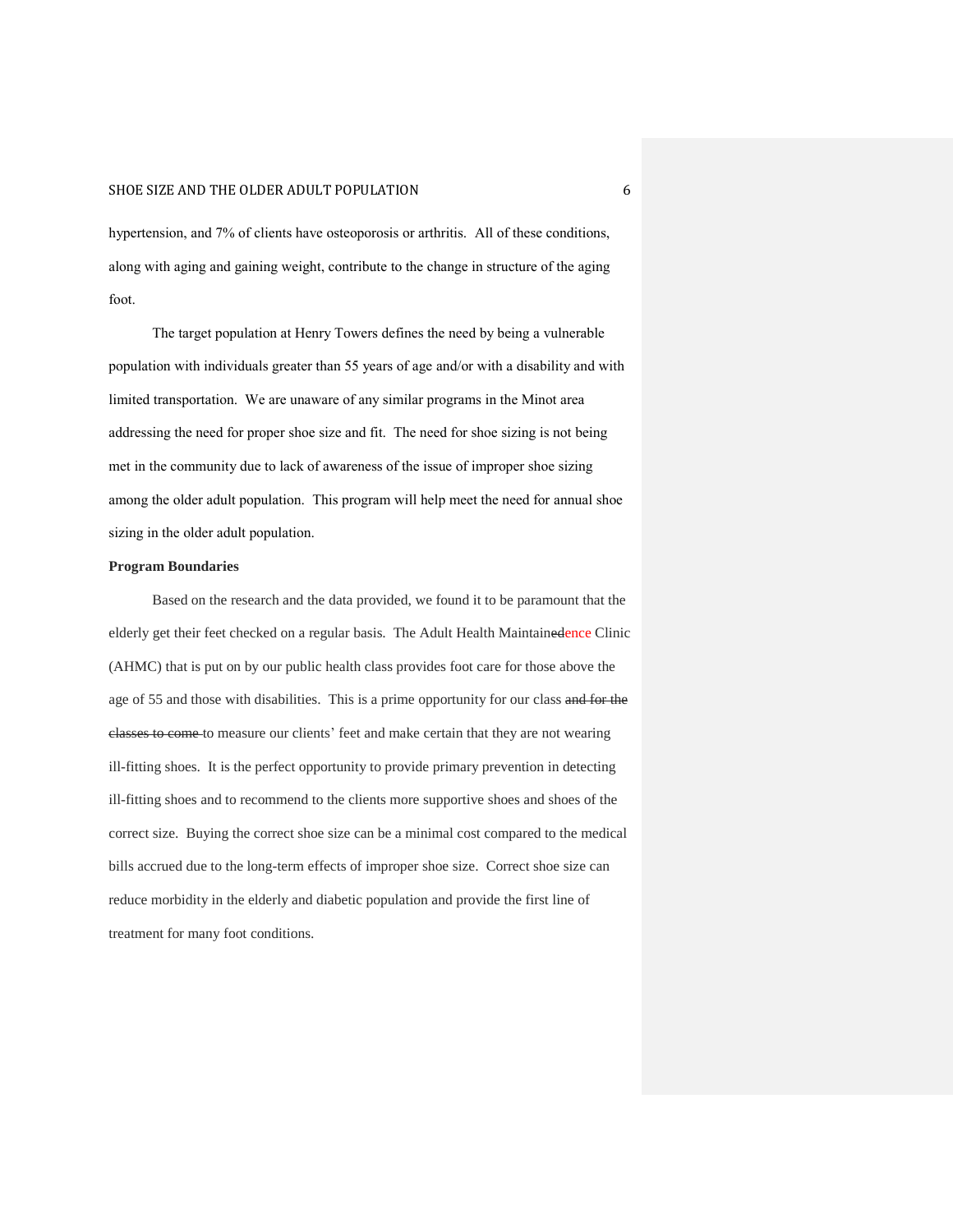When creating our social marketing assignment, we deemed it most important for our target audience to include those 55 years and older that live within Henry Towers, with or without disability. We also felt it necessary to involve those that lived within the Minot vicinity. The overall goal of our program is to increase the number of older adults wearing the proper shoe size and fit within the Henry Tower community.

#### **Program Feasibility**

Members from N456 Public Health Nursing course (Kirsten Johnson, Antonia Messano, Kaylee Snyder, and Mickayla Titus) along with Nikki Medalen, a nursing instructor and avid public health advocate in North Dakota, both agreed that a program for shoe sizing is needed within the Minot area. Nikki agreed that offering shoe sizing at the AHMC held at Henry Towers would be very beneficial for the vulnerable population that attends the clinic and lives with Henry Towers.

#### **Resources**

The key partners that will use or implement the tools and campaign information include First District Health Unit (FDHU), Henry Towers, and rural health nurses we have worked with through clinical rotations to distribute our social marketing poster. The population can access information related to accurate shoe size and problems that can lead to an increase in shoe size at any designated time. Included with for easy access, a poster will be visible to all individuals at the Henry Tower, FDHU, and rural foot care clinics to raise awareness.

The personnel needed for this program include nursing students from the Minot State University Nursing program as well as a licensed nurse to help supervise duties performed at the AHMC. Both Minot State Nursing students as well as Nikki Medalen, a **Commented [NM4]:** Recall that there are several clients of the AHMC who do not live at HT.

**Commented [NM5]:** Thank you! I will take that as a big compliment!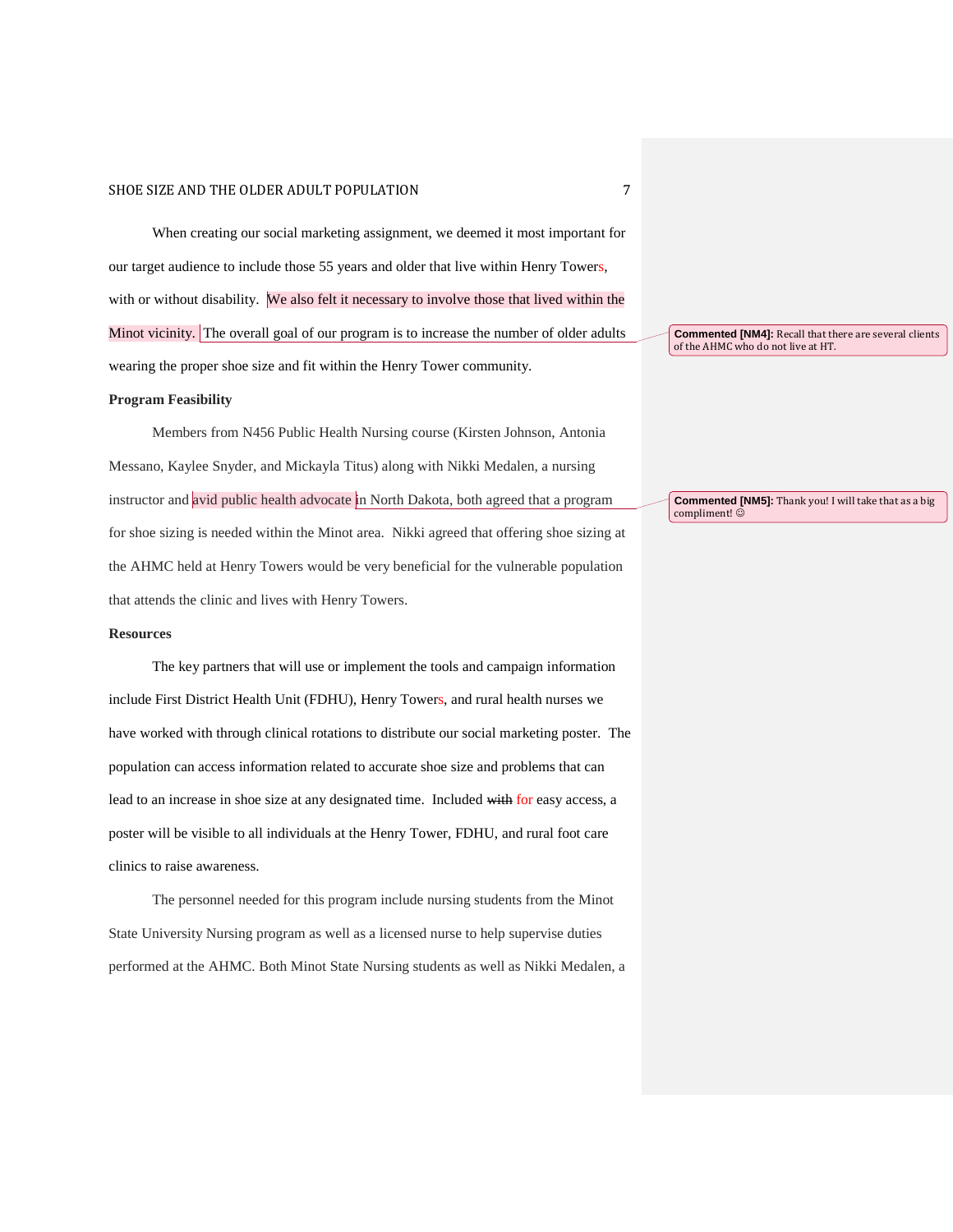licensed nurse, are available to perform the duties needed for this program. A room to perform foot measurements is needed. Henry Towers, where the current AHMC is held, will provide the room needed for foot measurements. Equipment needed includes a Brannock device for foot measurements. This piece of equipment will be purchased through funding from the AHMC. No other funding is needed to support the project.

#### **Problem Conceptualized**

One similar program that studied shoe size mismatch in three different populations in New York City found that 34.9% of participants were wearing ill-fitting shoes of at least half a shoe size mismatch and 90% of participants did not know their shoe width (Schwarzkopf, Parretta, Russell, & Sheskier, 2011). In another study of a veteran population found that 48% of participants had greater than one size shoe difference since skeletal maturity and only 25% of participants were wearing correct shoe size (Connolly & Wrobel, 2014). Of these participants the average weight gain was 48 pounds, 51% had diabetes and the greatest experience of foot change was between the ages of 50 and 60 years of age (Connolly & Wrobel, 2014). The need for more shoe fit screening is evident from this previous research.

Our group has developed solutions to help increase the number of older adults living in the Henry Towers community who are wearing ill-fitting shoes. One solution is to increase the older adult populations' awareness of foot changes associated with aging and the need for annual visits to a podiatrist. We will hang posters throughout Henry Towers to ensure as many residents are exposed to the information as possible. The posters will be hung in elevators, throughout hallways, on the community bulletin board and in community bathrooms located in the Tower. Another solution to ensure the older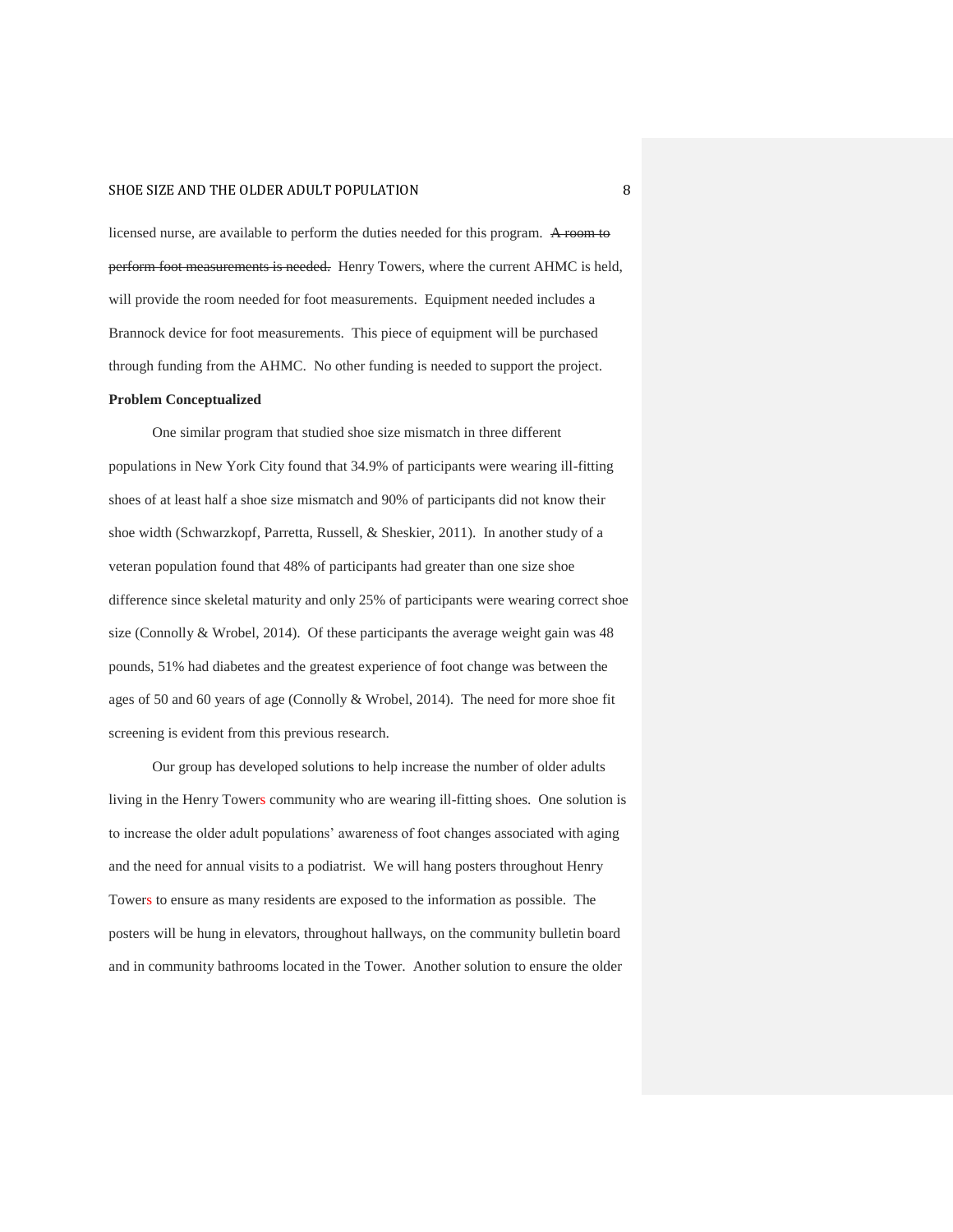adult population is wearing the correct shoe size is to physically measure clients' feet. This will be done during the AHMC held on April 9, 2015. Lastly, information related to proper foot care, Medicare benefits for shoes, and shoe sizing will be provided to all residents who participate in the shoe screenings at the AHMC. All of these solutions to the problem are safe and risk-free. The outcome to be gained from the implementation of these solutions is an older adult population within Henry Towers wearing the proper size shoe today and in the future.

#### **Detailed Program Plan**

#### **Objectives**

The three objectives we want to achieve through our social media outreach and communication include the following: (1) increase awareness to the population about proper fitting shoes; (2) provide information on how to accurately measure foot size; and (3) increase awareness about how shoe size changes predominately during ages fifty to sixty-four. After implementing and partaking within vicinities, we will accomplish our plan on April 9th, 2015, with a five percent increase in the Henry Tower population in (1) recognition of proper shoe fit, (2) accurate foot size measurement, (3) and awareness of shoe size changes during ages 50 to 64. In SMART terms, our objectives are:

I. By April 23, 2015, there will be a 5% increase in the Henry Tower population who attend the AHMC, in recognition of proper shoe size, which will be measured with the Brannock device.

II. By April 23, 2015, there will be a  $5\%$  increase in the Henry Tower population, who attend the AHMC, in understanding how to properly measure feet using the Brannock device.

**Commented [NM6]:** The outcome is not that they will wear the proper size shoe, but that there will be a reduction in the complications mentioned above

(diabetic ulcers and amputations) as a result of wearing

proper shoes.

**Commented [NM7]:** Change numbering system to 1, 2, 3 (Arabic numerals vs. roman numerals) per seriation guidelines on p. 63 of APA.

**Commented [NM8]:** As evidenced by? (How are you going to measure?)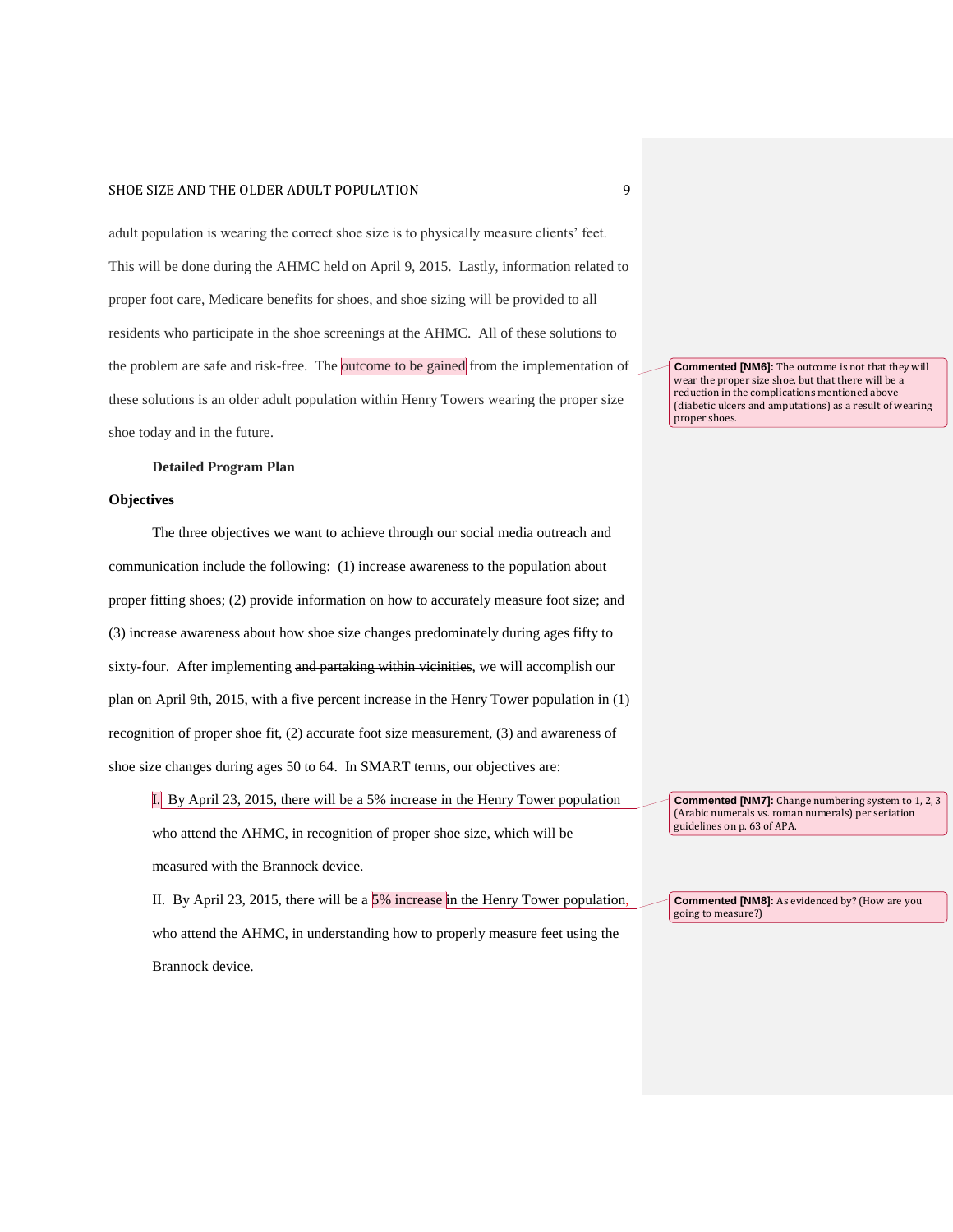III. By April 23, 2015, there will be a 5% increase in the Henry Tower population, who attend the AHMC, in recognition of recognizing how shoes size changes with the aging process by identifying health conditions and personal characteristics contributing to changes in feet.

#### **Activities to Meet Objectives**

There are a few phases that our group must implement in order to have a successful program. We worked together to create a social marketing strategy that appeals to our population of focus. Our social marketing objectives are in congruence with educational and communication events that occur at a local, state, and national level. Our social marketing method is a poster. Refer to Appendix B for the poster we created. Since our target population we are treating consists of those clients at the Henry Towers, the local level of our program will be a hands-on approach provided at the AHMC, and also the education we will provide will be through our posters and handouts. We are also distributing our poster to rural health foot clinics and making sure that the nurses at the designated sites are aware of the significance of ill-fitting shoes and foot problems, which is in congruence at the state level. Through our research we found multiple studies throughout the country that a significant amount of adults (ages 55 and older) are wearing ill-fitting shoes.

In order to engage individuals in analyzing the poster, it is essential to have a key message based on the target audience and objectives identified. The message also has to be easy to grasp and easy to recall. With this being said, our message for those fifty-five years and older, as well as those with or without disability with improperly fit shoes, is the following, "Your pant size isn't the same since high school, so why should your shoe

**Commented [NM9]:** Did you actually do this? Great idea, but if you say you did it, than make sure you did, as those are precisely the people who will be reading this document.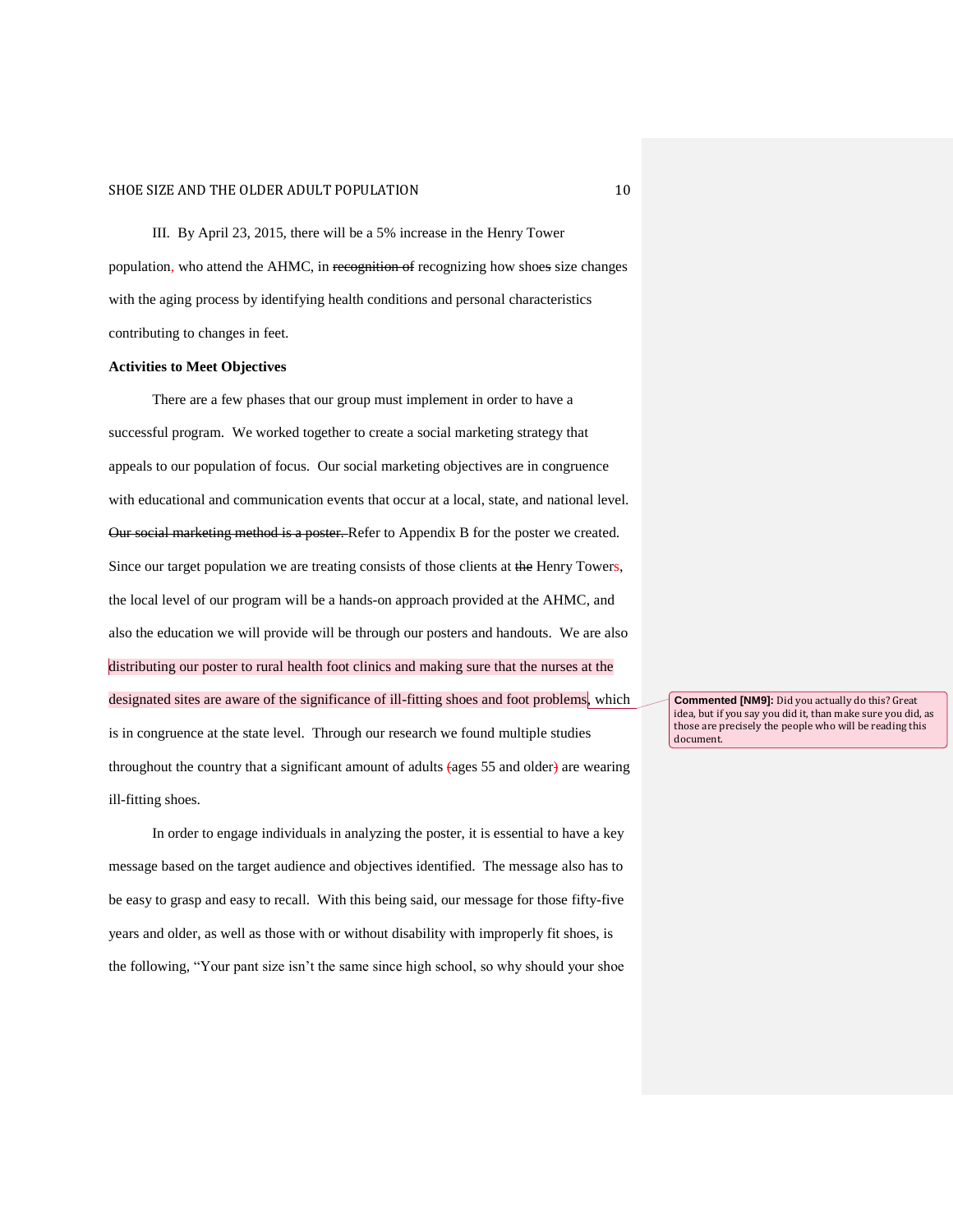size?" This phrase is easy to understand and will catch the client's attention. The slogan will help individuals understand that shoe size does change over time and that it is particularly important for proper foot health.

Due to some of the population having visual impairments or hearing impairments, along with inadequate transportation to shoe stores, having a poster visible within the building would be easy access to those living within Henry Tower and those that attend rural health nursing foot clinics. In order to reach out to the community, it is beneficial to provide posters at the FDHU and rural health nurses to bring with to foot clinics. This requires a small amount of funding for placing posters throughout the community where a large portion of the population will be able to visualize and read the poster. The poster requires no technical expertise and is written at an educational level where a majority of the population is able to understand the meaning and wording of the poster.

Through evaluation of our Social Marketing poster, we will implement the plan for measuring feet with the use of the Brannock device and correcting any current shoe size discrepancies. A potential measure of success for local public health, measuring the shoe sizes of those clients at Henry Tower and finding, along with correcting shoe sizes, will aid in suggesting better fitting shoes for each individual. There will also be an increase in awareness amongst the designated population related to proper fitting shoes, with a decrease in possible foot problems caused by ill-fitting shoes.

The shoe-size screening portion of our program will occur at the AHMC held at Henry Towers. Our group will attend the AHMC on Thursday, April 9, 2015, from 9:00 a.m. to 3:00 p.m. We will offer clients a free foot measurement. All clients who agree to participate in the shoe size screenings will fill out a survey we created for this program.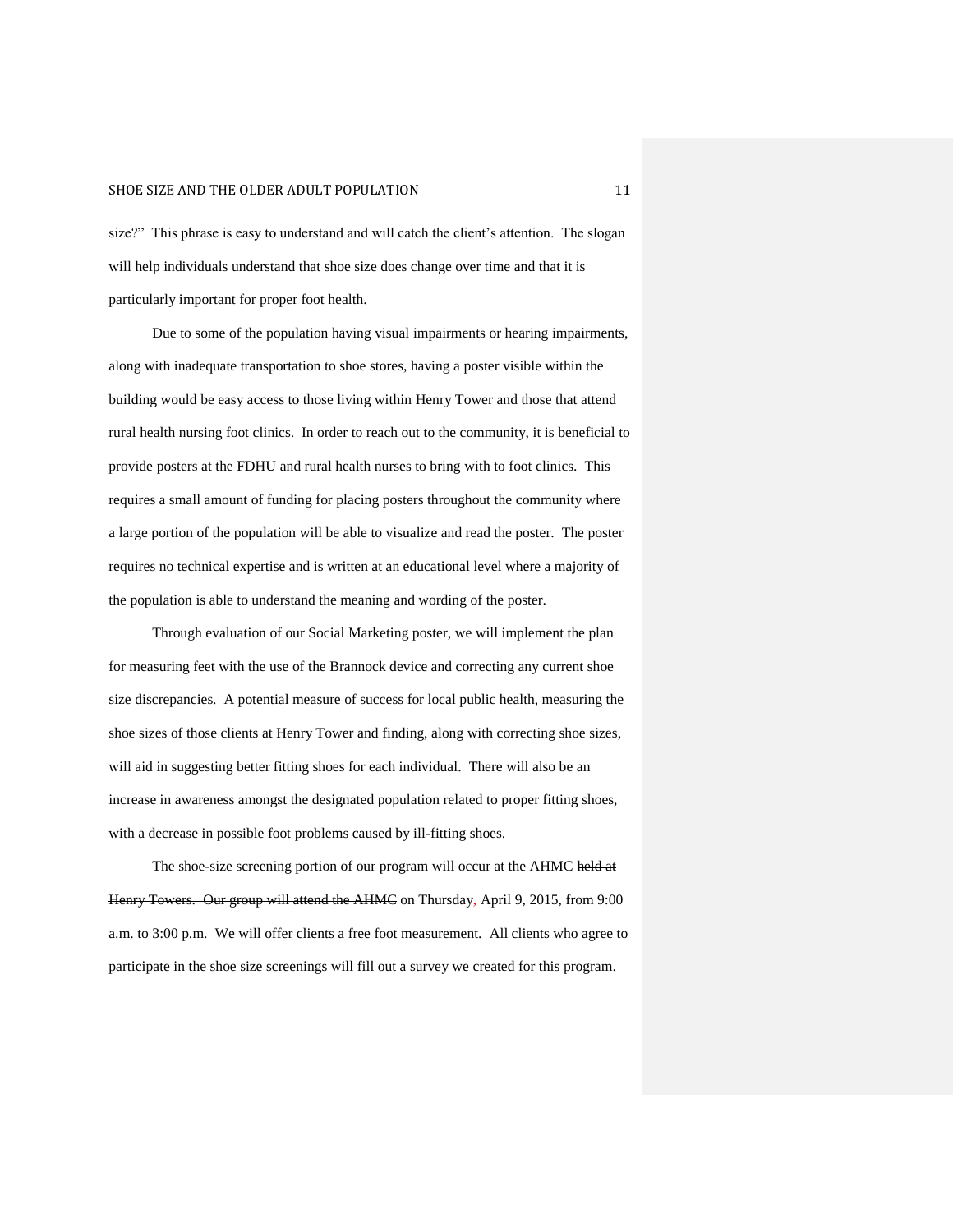Refer to Appendix A for the survey completed by AHMC. After the survey is completed Next, clients will take socks off and each foot will be measured using the Brannock device by one of the MSU nursing students. After measurements are obtained, eClients will be provided appropriate education and given materials for future reference for those qualifying for therapeutic shoes provided by Medicare.

Our group chose to use the Brannock device for the fact that it has been universally accepted and will contribute to an accurate and consistent measurement of feet. According to Cheskin (2013) "Charles Brannock, a Syracuse University student, built his first prototype of the device in 1926" (p. 110). The sizing system is linear and is reportedly 95-96% accurate (Cheskin, 2013). The preferred method of measuring each foot on the Brannock device is standing. This allows for the foot to expand with full weight bearing. Heel to first ray metatarsal head measurement is the suggestion for proper shoe size. Heel to toe is suggested for sock length size. The Brannock device is made in several different metal templates to accommodate different populations such as men, women, children, boot sizing, and athletes.

The following states the procedures and education our group will be using and providing to our clients for proper shoe size measurement. Clients will be educated on the importance of measuring the length and width of their feet every time they purchase on new shoes. Their feet should be measured standing up since feet expand when standing (Our Health Network, 2015). There should always be about one-half of an inch between the longest toe of the foot and the end of the shoe or about a finger width (Our Health Network, 2015). It should be remembered that sizes vary among brands and styles and that there is no standard sizing system for shoes. Therefore, shoes should not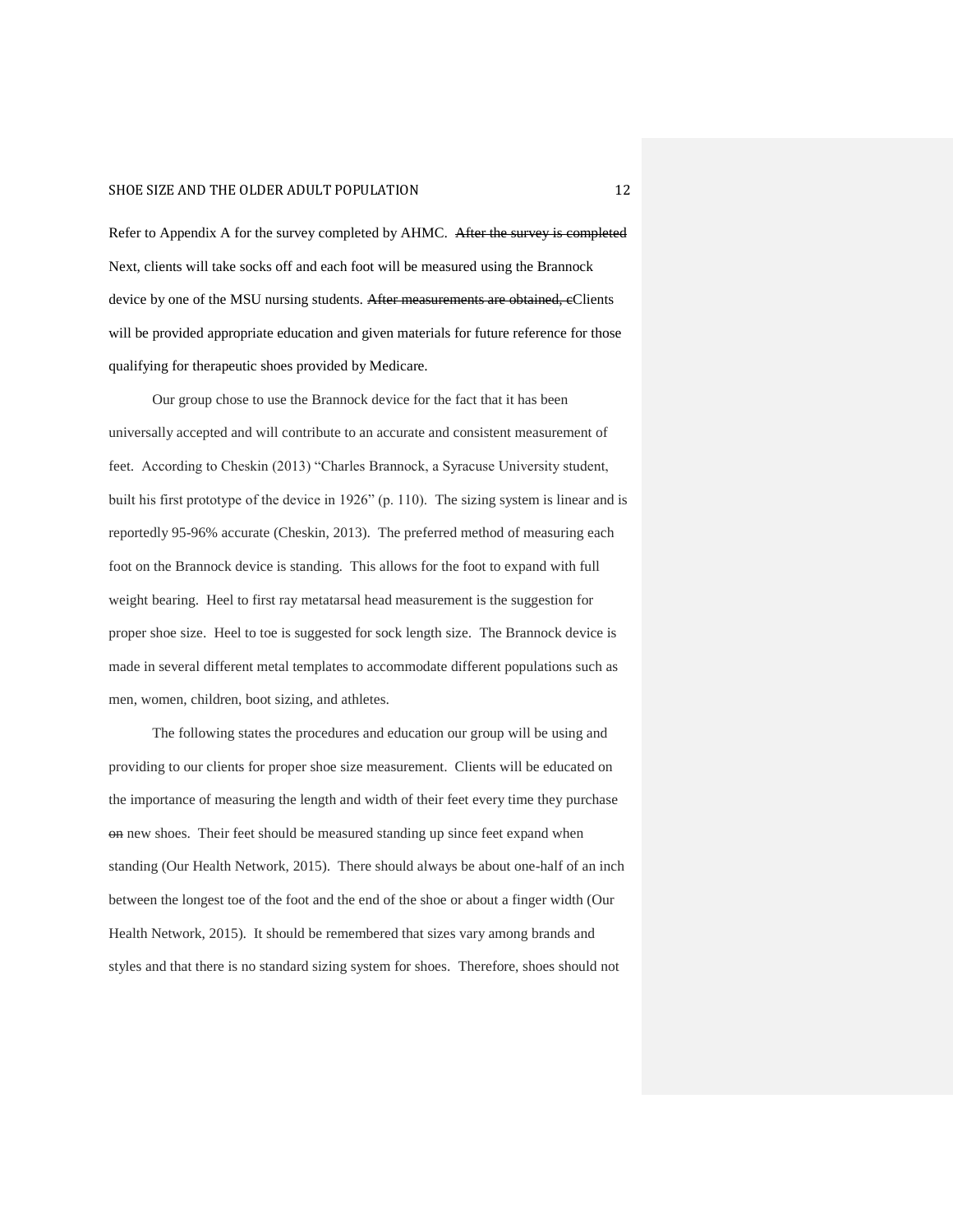be bought on size alone and should always be tried on before buying them since the size worn in sneakers may not be the same size needed in dress shoes. Shoes should never be bought too tight and expected to stretch out. They should always be bought matching the type and shape of the foot. Shoes should also be tried on both feet since many clients of have feet of different sizes (Avitzur, 2014). The shoes should always be bought fitting the larger foot. The right support in shoes can avoid many problems that lead to knee, hip, and back problems that also lead to falls and fractures. Soles of the shoes should give a solid footing and not slip when walking and should cushion the foot when walking on hard surfaces. The best time to fit new shoes is in the afternoon or evening. This is because feet often increase in width and length after many hours of standing, exercise, or as edema develops throughout the day (Cheskin, 2013). The heel of the shoe should not slide up and down when walking. Furthermore, successful shoe sizing is greatly dependent on a conscientious approach and setting realistic expectations with each client. In order for accurate results during the feet measurement process it is best if the individual that is measuring the client takes into consideration the four S's that include size, shape, stability, and style (White, 2007).

All feet come in different shapes and usually fit best in shoes that match those same shapes. However, some feet are so irregularly shaped that no readymade shoe would fit properly and the only option at this point is custom shoes. If the client has significant foot deformities and/or large partial foot amputations they should be referred for further custom fittings, such as molded shoes (White, 2007). Shoes should never be bought too tight as this can lead to skin breakdown. They should always be bought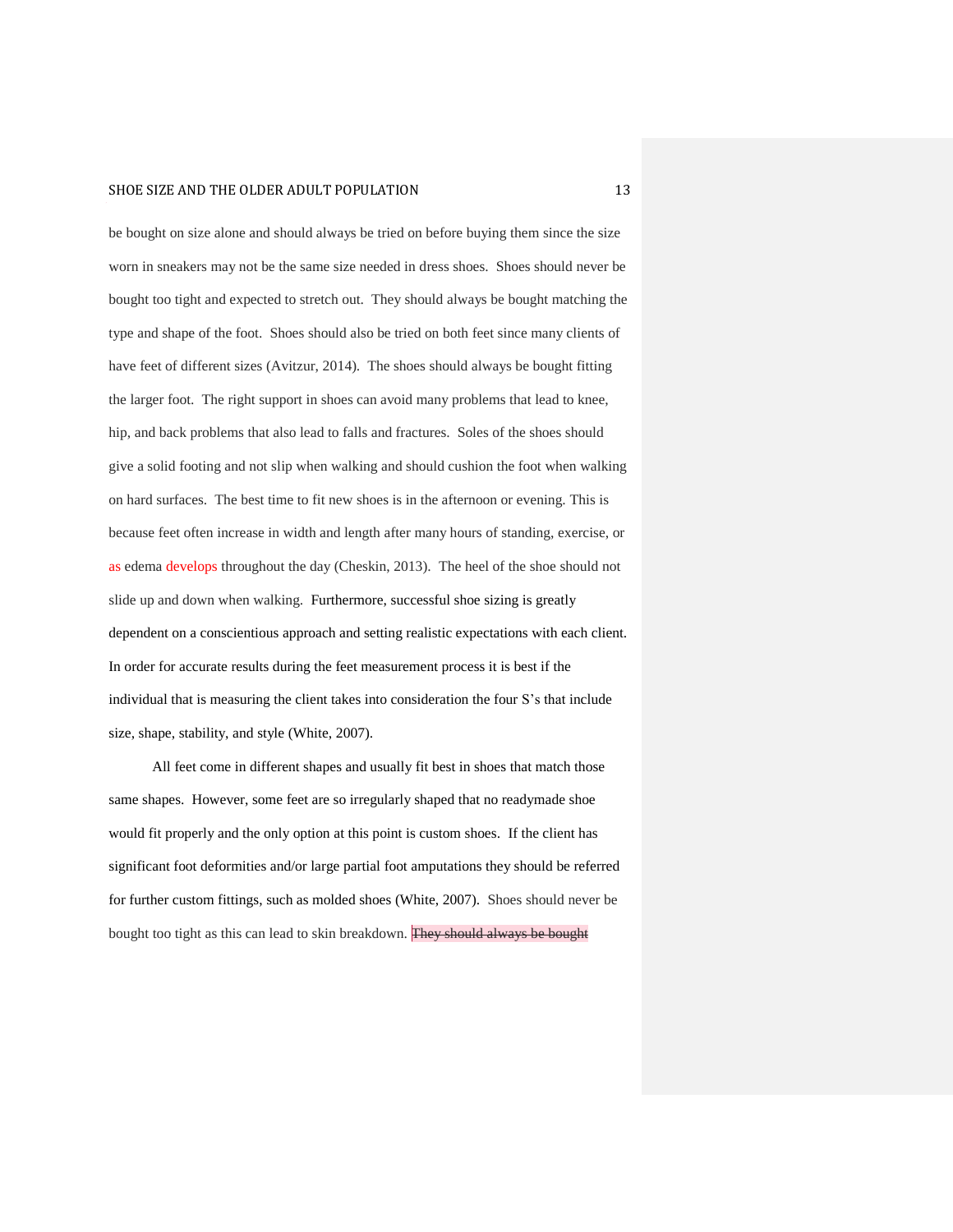## matching the type and shape of the foot. Shoes should also be tried on both feet since many clients have feet of different sizes (Avitzur, 2014).

Stability is also very important, the more flexible the foot, the more vital it is that the shoe integrates stability. To determine stability the professional measuring the client's feet should use the "Three Finger Squeeze" and the "Twist" tests. According to White (2007) "If the counter is firm, you should barely be able to squeeze it with your thumb and forefingers. To check torsional stability, hold the front of the shoe in one hand and the heel in your other. Give it a twist. A stable shoe will hardly twist; a flexible one will twist a lot" (p. 116). The right support in shoes can avoid many problems that lead to knee, hip, and back problems that also lead to falls and fractures. Soles of the shoes should give a solid footing and not slip when walking and should cushion the foot when walking on hard surfaces.

Lastly, style is another component to address when determining proper shoe size and fit. Shoes must be appropriate for clients' daily activities and lifestyle. Medicare has a list of available styles that include athletic, hiking, casual, dress, high top, and also Velcro closures. The Medicare therapeutic shoe **bill** is the only other program available that addresses the aging foot and prevention of diabetic foot complications. To be eligible the patient must have diabetes mellitus and one or more of the following conditions: history of partial or complete amputation of the foot, history of previous foot ulceration, history of pre-ulcerative callus, peripheral neuropathy with evidence of callus formation, foot deformity, or poor circulation (Ankle & Foot Care, 2015). Under this bill each individual who qualifies is provided with one pair or extra depth shoes and three pairs of inserts annually, of which Medicare will cover 80% of the cost and most

**Commented [NM10]:** I feel like this has already been said.

**Commented [NM11]:** This is a repeated sentence…should it be removed here?

**Commented [NM12]:** This is a law? As in a legislated bill? Or is it a program? Or a benefit?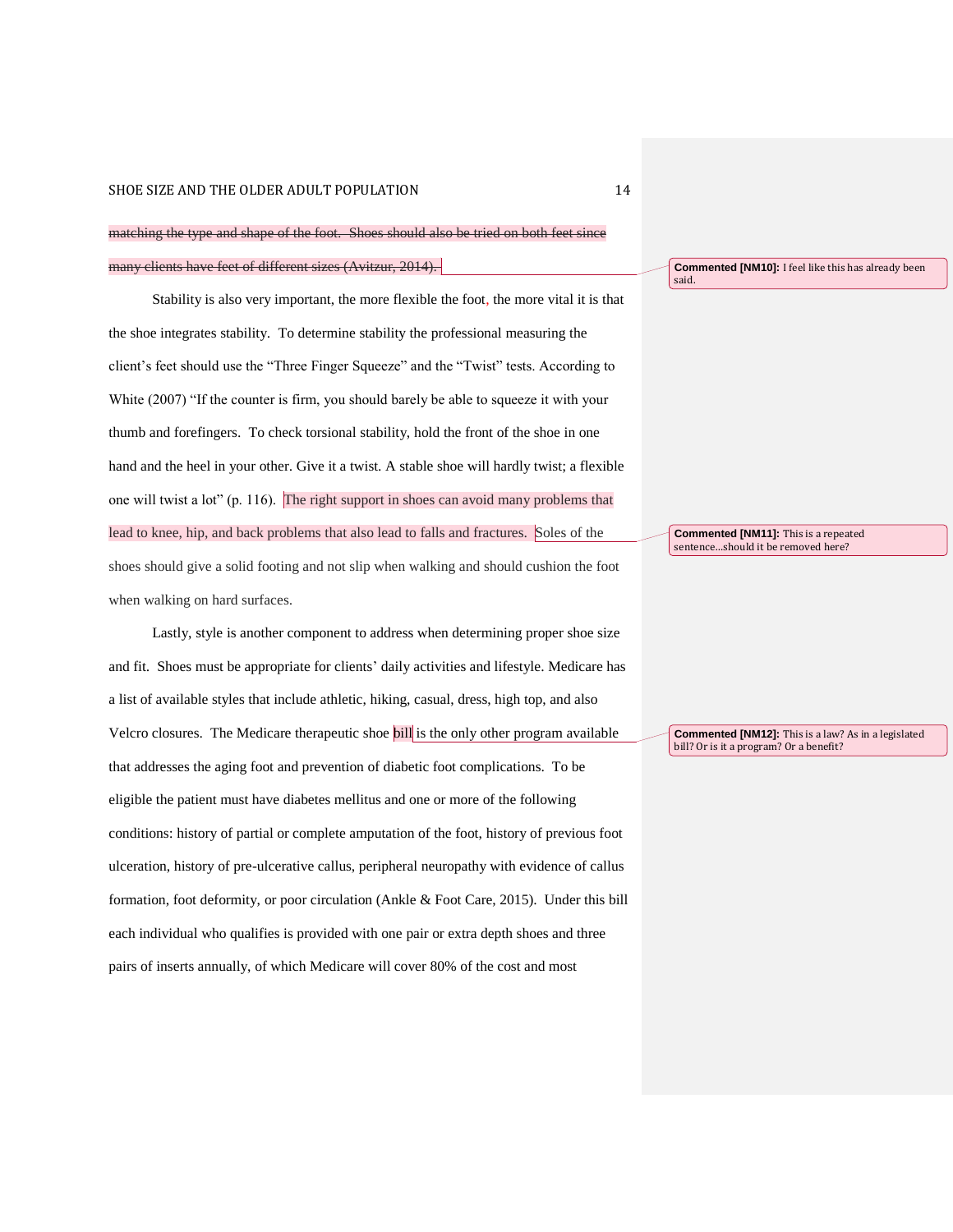secondary insurance companies will completely cover the remaining cost (Ankle & Foot Care, 2015). See Appendix D for handout given to clients who would be candidates for therapeutic shoes provided through Medicare.

The four group members listed previously (Kirsten, Antonia, Kaylee, and Mickayla) will work together to ensure implementation of the plan. Refer to Appendix C for the responsibilities of each group member.

#### **Program Evaluation**

#### **Program Relevance**

The program population is those greater than 55-years-old and/or with a disability who live within the Henry Towers. The program population also includes the Minot population who attends the AHMC at Henry Towers. The need to be met is proper shoe size and fit in the older adult population including older adults with multiple health problems. The client population to be served is over 100, being that the population in Henry Towers is a little over 100. This client population resides in Henry Towers and some live throughout the Minot community. Based on the needs assessment, the shoe sizing program is necessary at the AHMC held in Henry Towers.

**Commented [NM13]:** See previous note on this.

**Commented [NM14]:** Remove extra space after paragraph.

#### **Adequacy**

The program is large enough to make a positive difference in the need for shoe sizing within the aging population at Henry Towers. The boundaries of the services are defined so that the need for proper shoe size within the aging adult population at Henry towers can be addressed. The program will include all of Henry Towers' population and those who attend the AHMC at Henry Towers.

#### **Program Progress**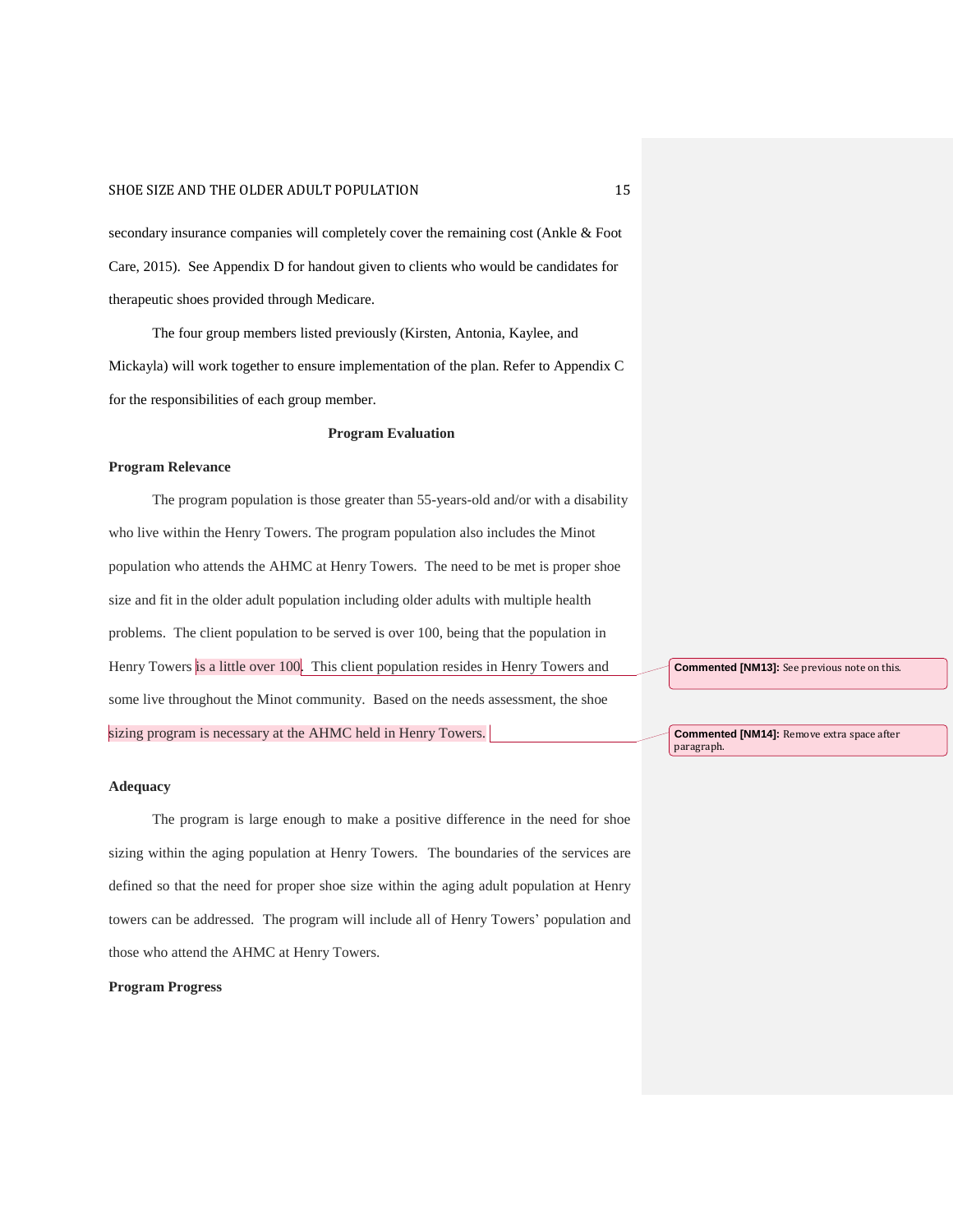On April 9, 2015, three Minot State University nursing students enrolled in N456 Public Health Nursing were present at the AHMC held in at Henry Towers from 9:00 a.m. to 3:00 p.m. There was a licensed nursing instructor from Minot State University present to supervise services being provided at the clinic that day. Clients who had scheduled appointments at the AHMC that day, as well as other Henry Tower residents who observed the social marketing poster posted throughout Henry Towers, came to the clinic to have their foot sized and fitted. There were a total of 19 clients sized and fitted for shoes during the clinic. The ages of the clients varied from age 35 to 90-years-old. All clients, except for three, were older than 55 years or older. Medical histories of the clients treated at the clinic included the following: brain aneurysm, high cholesterol, arthritis, hypertension, thyroid problems, diabetes, asthma, obesity, heart failure, mental disorders, stomach and kidney cancer, epilepsy, and COPD. Shoe sizing and fitting of clients occurred in the AHMC at Henry Towers. Nineteen clients were screened at the clinic, 11 females and 8 males. Of the 19 clients measured at clinic, 10 were found to be wearing the proper shoe size/width. Of the nine clients wearing the wrong size, eight were wearing the wrong length and three were wearing the wrong width. Clients were educated on the importance of wearing the proper fitting shoe as well as being given contact information for local podiatrists in Minot. The clients were informed about the Medicare coverage provided for shoes they would receive upon a visit to their local podiatrist.

#### **Budget**

The only money spent for this program was the money to purchase the Brannock measuring device, \$63. Additional money may be needed for printing posters and

**Commented [NM15]:** Further below you have this again, but with female/male count. Only include it once in this paragraph.

**Commented [NM16]:** Already established 2 sentences ago – "There were a total of 19...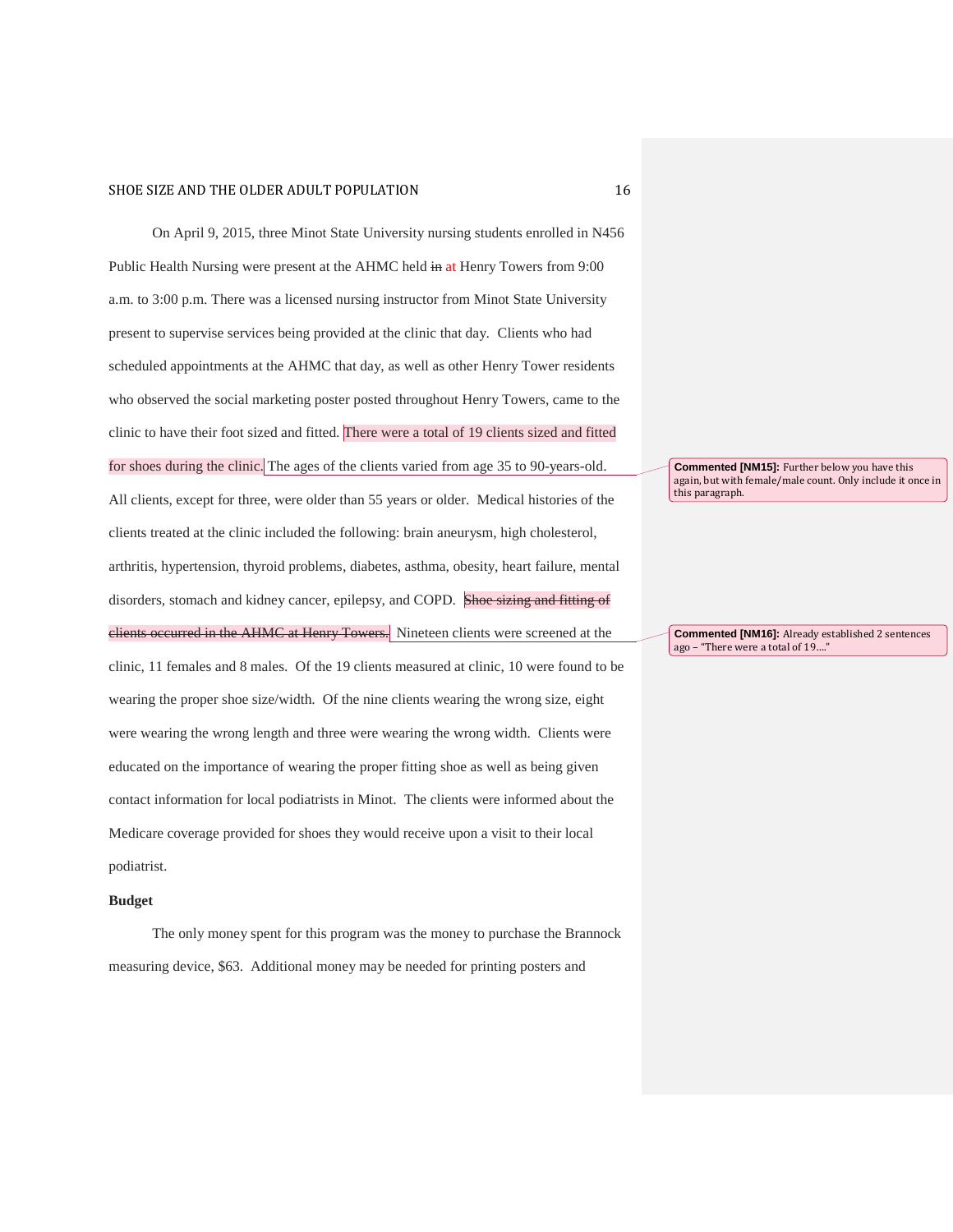surveys in the future. Our group was able to print materials needed at no cost due to student printing allowances through Minot State. Also, sanitizing wipes were used to clean the brannock device between clients. These were provided by the AHMC but may need to be purchased in the future. No changes are needed to the objectives or activities to help sustain the program.

#### **Program Efficiency**

**Costs.** Similar programs have not stated the costs associated with their program. Costs for this program are minimal compared to medical costs that can be accrued from the effects of improper shoe fit. The program is needed despite the minimal costs to purchase the Brannock device and sanitary products. The more the aging population is aware of the foot changes that accompany getting older, the more likely they will dedicate time and money to purchase proper shoes.

**Productivity.** The program at the clinic allowed ample time to see residents within Henry Towers. It took less than five minutes with each client to obtain necessary information, measure feet, and provide education regarding changes in feet with aging and importance of annual visits to the podiatrist. Although the productivity level of this program may be low due to the fact that AHMC' clientele are regulars and the population size in Henry Towers is small compared to the older adult population in Minot, the program is still needed. Research shows that annual podiatry visits are necessary due to the changes feet go through with aging, therefore, annual foot sizing is also necessary to ensure proper shoe size throughout the aging process.

**Benefits.** The benefits of this program include a better-educated population at Henry Towers and within the Minot community. Not only will clients be more aware of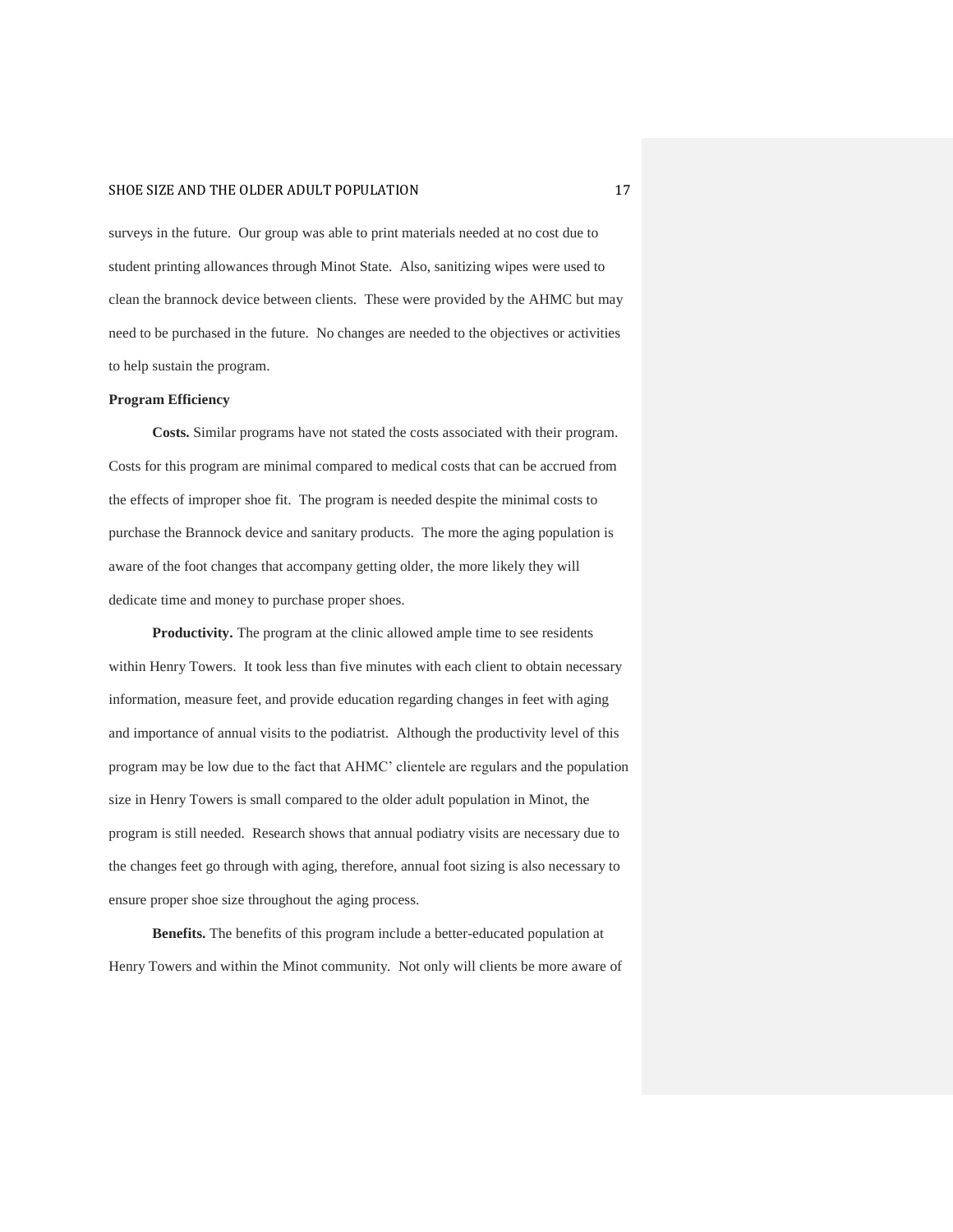the changes accompanying growing older, but they will also have the opportunity for free foot sizing within the vicinity of their own home building. Information regarding local podiatrists and Medicare benefits will also be available to clients treated. Benefits to the community include: more educated older adult population, decreased risk for falls, decreased visits to the emergency room, and an increased amount of older adults wearing proper shoe size. The benefits of the program are important enough to continue the program. The minimal cost to continue the program at the AHMC will be very productive with the education provided to the adult population as well as the implementation of proper shoe fitting within the community.

#### **Program Effectiveness**

Satisfaction. Clients who visited the clinic and were sized were satisfied when they left. Many of the clients were unaware of the changes to the feet that accompany aging. Also, many of the clients were unaware of the Medicare benefits available to them to help purchase proper fitting shoes. The nursing students performing the screenings were all satisfied with the program. Every client who was measured left with new information, even if they were wearing the proper shoe size. Seeing the need for education and intervention within a community we are living in and being able to be the one providing the services was very satisfying for the providers. Overall, the community is satisfied with the program outcomes. Nineteen clients left the clinic with new information. Our initial goal was for a five percent increase in the Henry Tower population in (1) recognition of proper shoe fit, (2) accurate foot size measurement, (3)

and awareness of shoe size changes during ages 50 to 64. With 83 units in the Henry

**Commented [NM17]:** This sentence doesn't make sense – and all of it's content has already been stated.

**Commented [NM18]:** Stated 3 sentences above.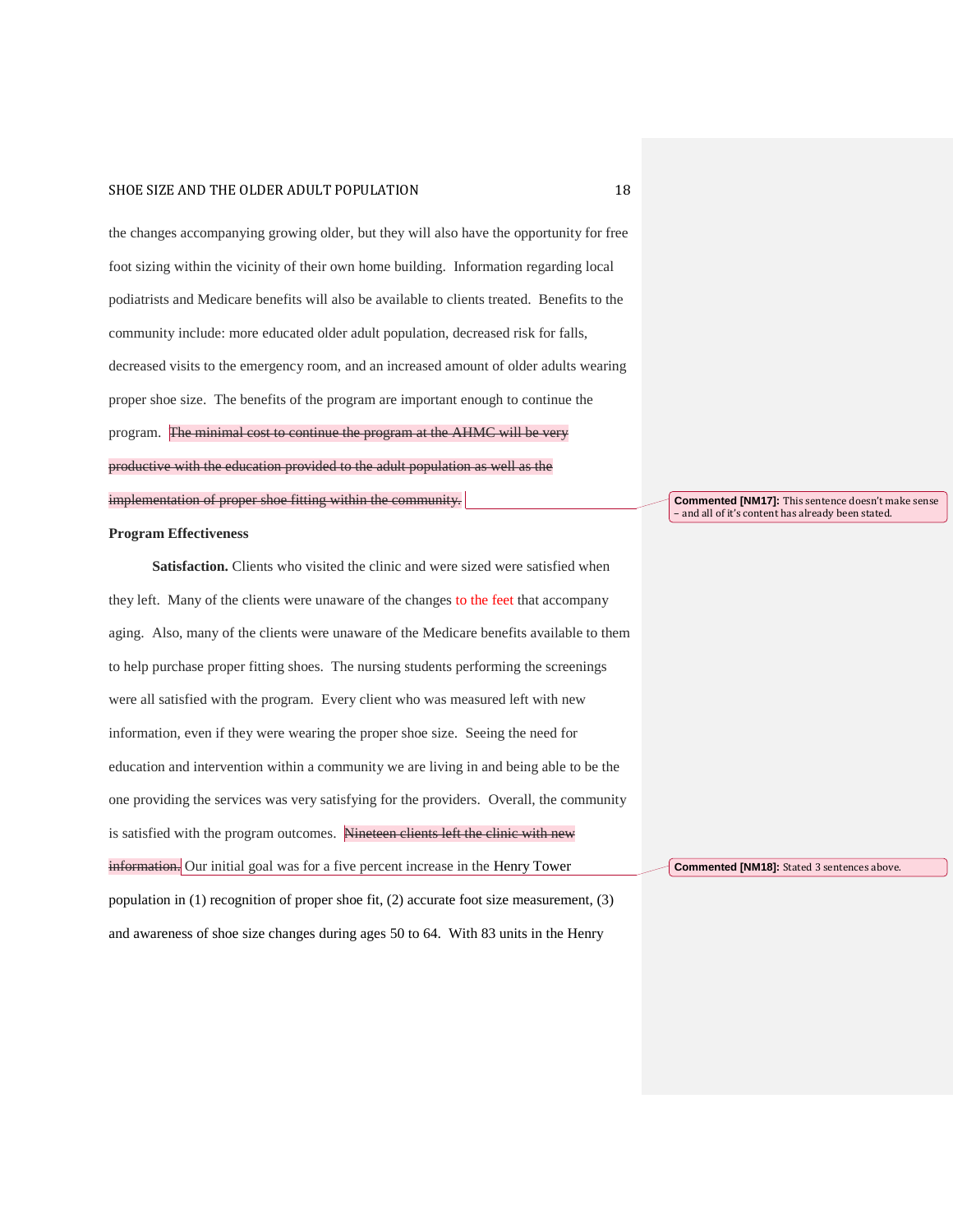Tower complex and a little over 100 residents, there was more than a five percent increase. We are very satisfied with this outcome.

**Goals.** The program met its stated goal. Our overall goal was to increase awareness regarding importance of proper shoe fit in the older adult population. The clients at Henry Towers who had their feet measured on April 9, 2015, either were reassured about their shoe size or advised on their proper shoe size. Clients who receive Medicare were given information on the process to receive Medicare benefits related to shoes. All clients' needs were met who were treated at the clinic and had their feet measured. Education was provided to all clients for future reference. The problem with improper shoe size in the older adult population was solved for the duration of the clinic. Consistently measuring shoe size at the AHMC will lead to a more successful and productive program. All new members treated at the clinic should receive foot measurements. Foot measurements should be done annually after the first foot measurement or sooner if there is excessive weight gain/loss or new medical diagnoses. Records should be kept in the clients file at the AHMC to keep an accurate record of foot measurements for each client. It is the student nurses' responsibility to keep track of clients shoe sizing appointments and ensure clients receive shoe screenings when appropriate.

#### **Program Impact**

**Long-term changes.** With continued implementation of the program, we will be able to track the changes in the community's health more efficiently. An additional question this program should consider tracking as it moves forward is client falls since the previous visit. This would help determine the effectiveness of the program. This

**Commented [NM19]:** Delete? The very next sentence states that this should be ongoing, while this sentence seems to say the problem was entirely resolved.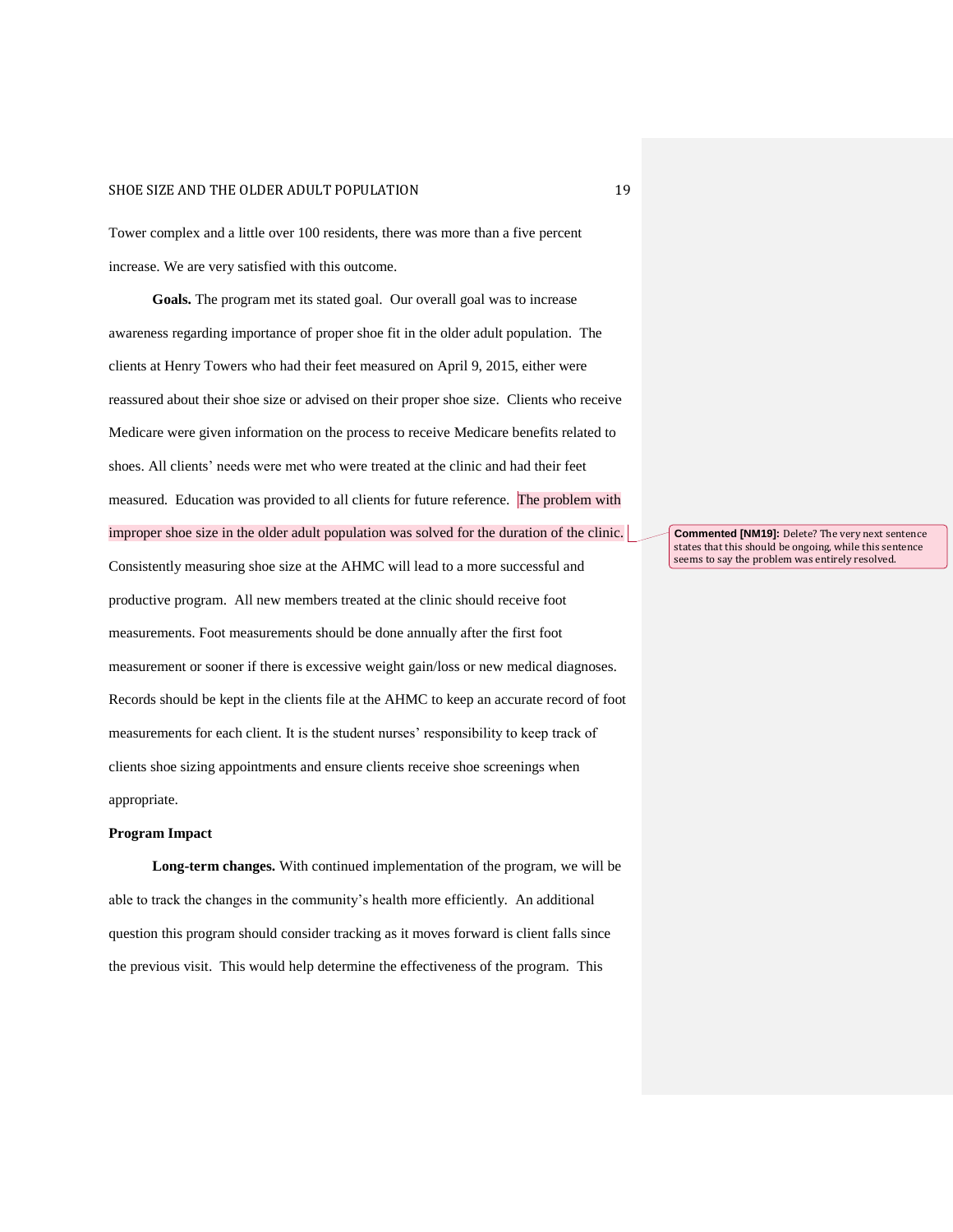question is already asked at every client's visit to the AHMC, so nursing students will need to transfer the information from the clients' charts to the clients' foot records for continual monitoring. Future changes in clients' health status can be associated with long-term wear of wrong-size shoes.

#### **Sustainability**

This program was funded by the AHMC. The Brannock device will be available for continued use during future AHMCs at Henry Towers. Sanitizing supplies for the device will be provided by the AHMC. Posters should be posted throughout Henry Towers quarterly for frequent reminders to the residents of the importance of annual shoe sizing and visits to the podiatrist. The cost to print posters is minimal. If additional money is needed for the program, funds from the AHMC can be used.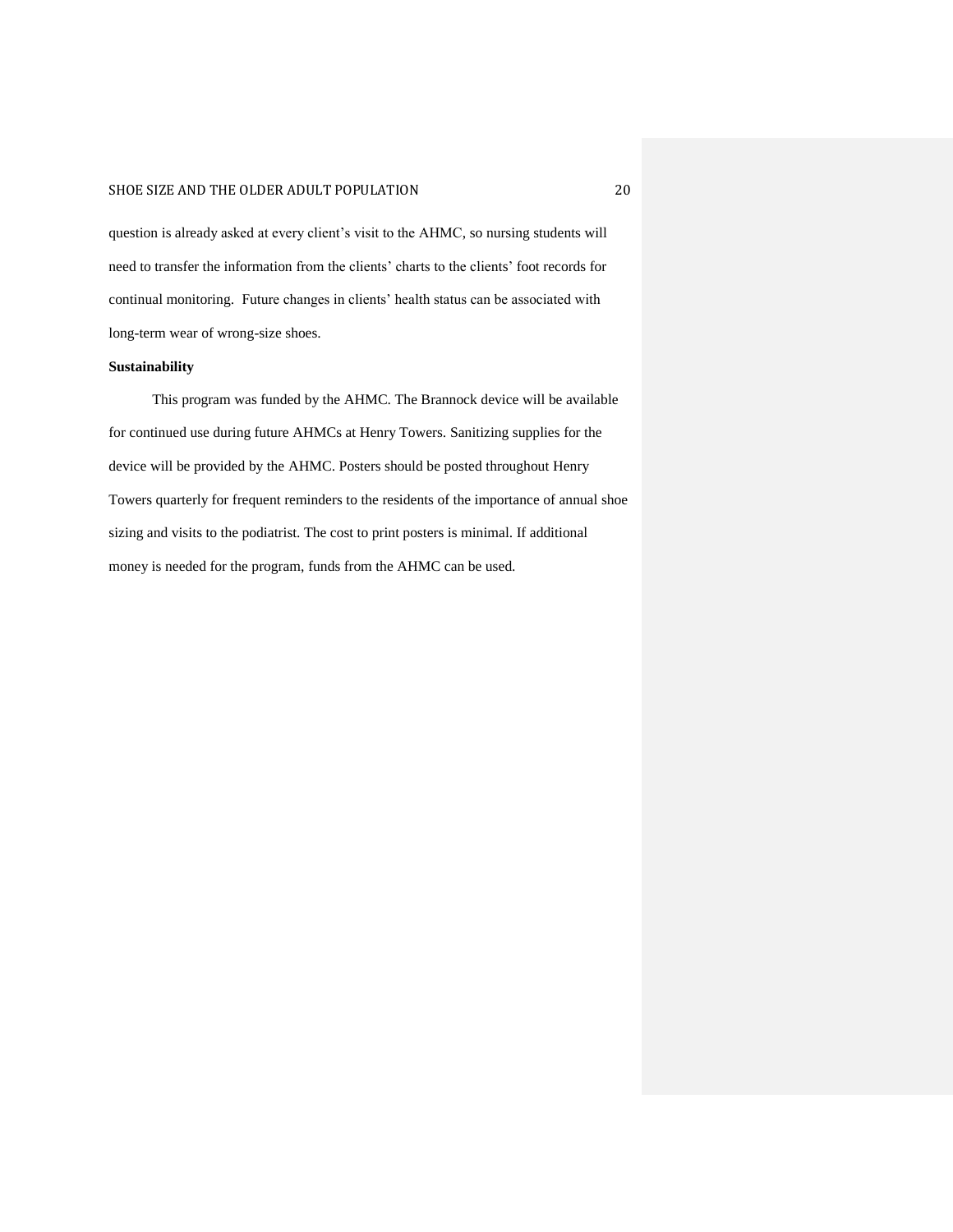#### References

- Aging Feet Our Health Network. (2015, January 1). *Our Health Network Aging Feet*. Retrieved March 12, 2015, from [http://ourhealthnetwork.com/conditions/aging](http://ourhealthnetwork.com/conditions/aging-%09feet/)[feet/](http://ourhealthnetwork.com/conditions/aging-%09feet/)
- Avitzur, O. (2014). Want happy feet? Here's how. *Office Visit*. Consumer Reports on Health.
- Cheskin, M. (2013). Sizing up footwear. *Podiatry Management*, *32*(8), 109-118.
- Connolly, J. E., & Wrobel, J. S. (2014). Recognizing the prevalence of changing adult foot size: an opportunity to prevent diabetic foot ulcers?. *Journal Of The American Podiatric Medical Association*, *104*(1), 118-122.
- Diabetic Shoe Program. *Ankle & Foot Care*. (2015, January 1). Retrieved date from http://www.ankleandfootcare.com/diabetic\_shoe\_program.html
- Haspel, M. (2012). Heel to toe: Shoe therapy revisited. *Podiatry Management*, *31*(8), 113-120.
- Schwarzkopf, R., Perretta, D. J., Russell, T. A., & Sheskier, S. C. (2011). Foot and shoe size mismatch in three different new york city populations. *Journal Of Foot & Ankle Surgery*, *50*(4), 391-394. doi:10.1053/j.jfas.2011.04.030
- White, J. (2007). The 4 s's to consider to improve your shoe fitting. *Podiatry Management*, *26*(8), 113.

**Commented [NM20]:** Author. Reorder to assure alphabetical order.

**Commented [NM21]:** I am not 100% sure where you got this. I see that the webpage says "copyright 2015", so I would just use 2015 unless you know for certain this article was last updated Jan 1, 2015. In that case I would state, (last updated Jan 1, 2015).

**Commented [NM22]:** Title of article.

**Commented [NM23]:** Ankle and Foot Care Centers is the author and should be first. Diabetic Shoe Program is the title of the page and should come after the date. Reorder to assure alphabetical order.

**Commented [NM24]:** I don't see a date on this page…therefore (n.d.) for no date.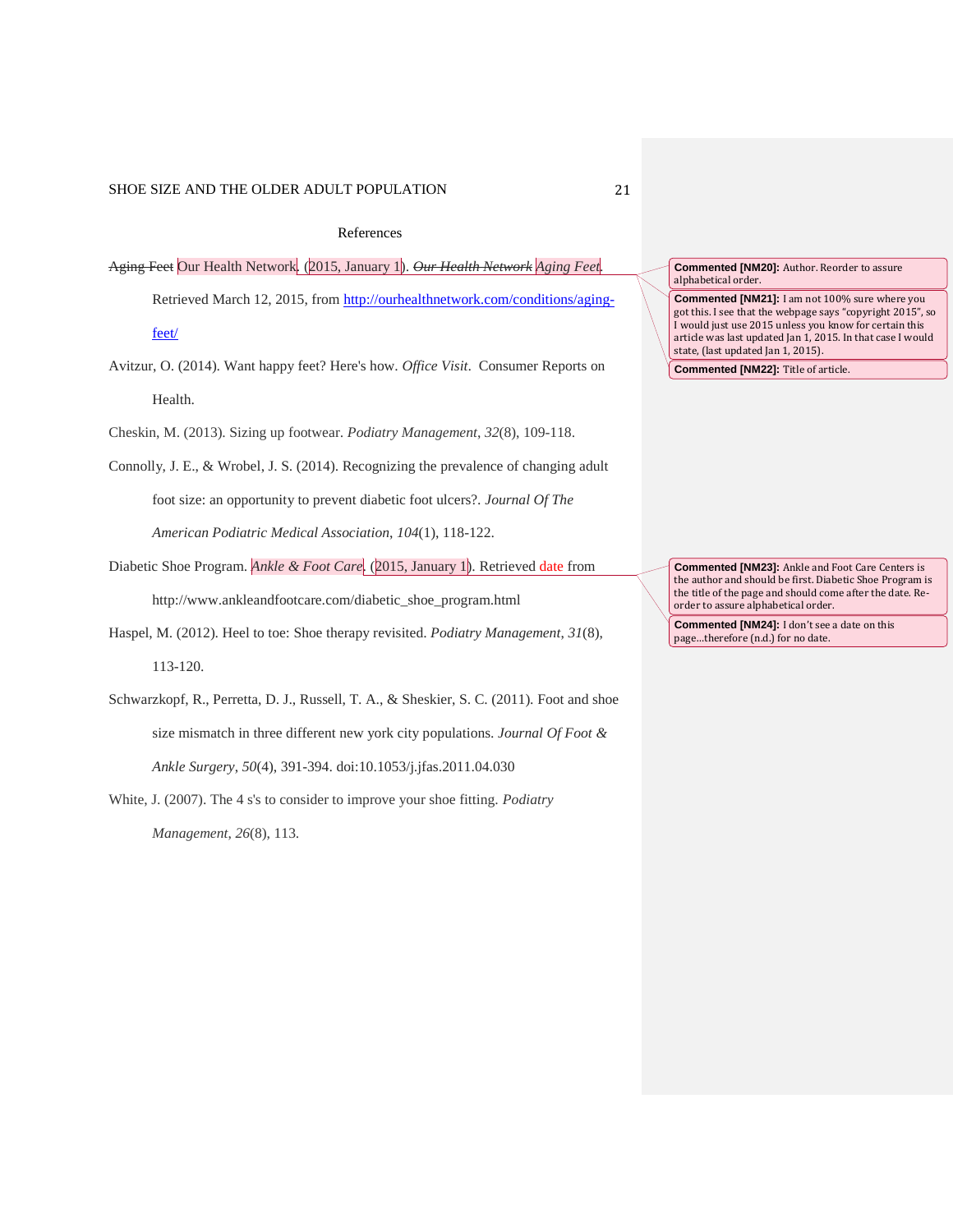Appendix A Client Survey for Henry Tower AHMC

| ADULT HEALTH MAINTENANCE CLINIC (AHMC)                                           |      |       |             |  |
|----------------------------------------------------------------------------------|------|-------|-------------|--|
| PROPER SHOE SIZING QUESTIONNAIRE                                                 |      |       |             |  |
| Name:                                                                            | Age: | Date: | Male/Female |  |
| Address:                                                                         |      |       |             |  |
| Phone number:                                                                    |      |       |             |  |
| Medical HX:                                                                      |      |       |             |  |
| Current shoe size:                                                               |      |       |             |  |
| Any weight gain in the last year:                                                |      |       |             |  |
| BRANNOCK DEVICE MEASUREMENTS (filled in by administration)                       |      |       |             |  |
| Length:                                                                          |      |       |             |  |
| Width:                                                                           |      |       |             |  |
| Actual shoe size:                                                                |      |       |             |  |
| Performed by:                                                                    |      |       | Date:       |  |
| "Your pant size isn't the same since high school, so why should your shoe size?" |      |       |             |  |
|                                                                                  |      |       |             |  |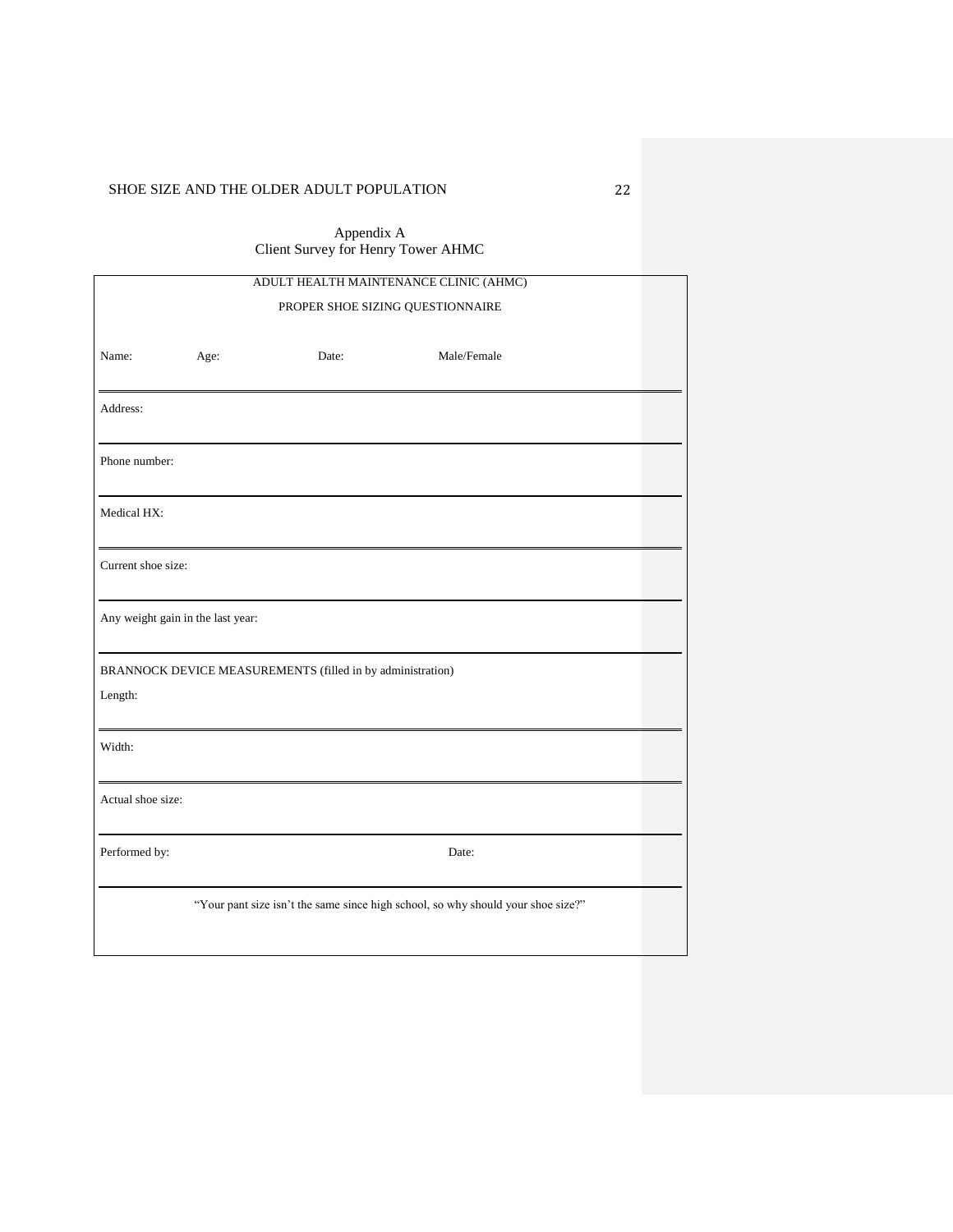Appendix B Social Marketing Poster for Proper Shoe Fitting

# When is the last time you had your shoe size checked?



Your pant size isn't the same since high school, so why would your shoe size?

> Poster created by Kirsten Johnson, Antonia Messano, Kaylee Snyder, & Mickayla Titus N456 Public Health Nursing, April 2015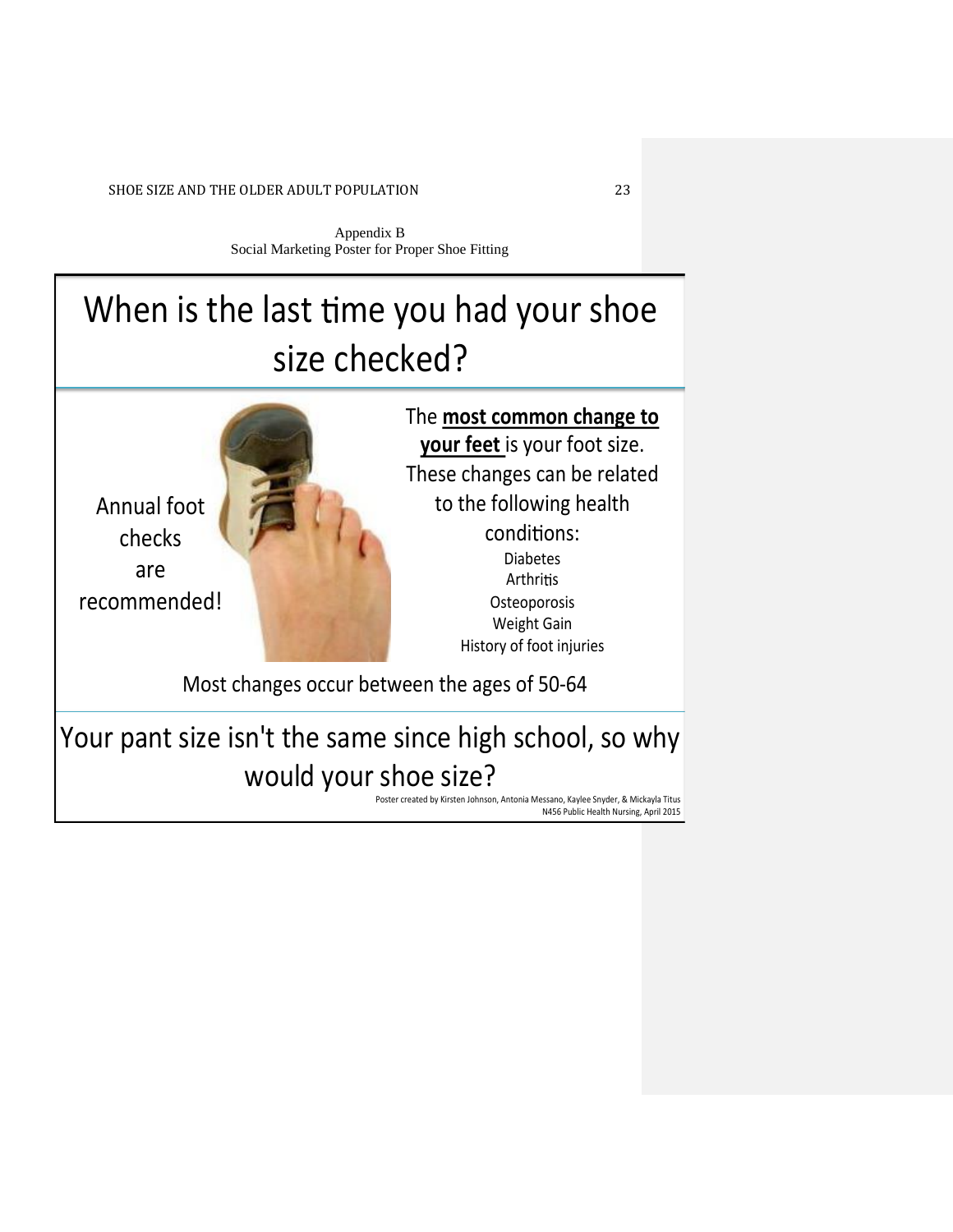

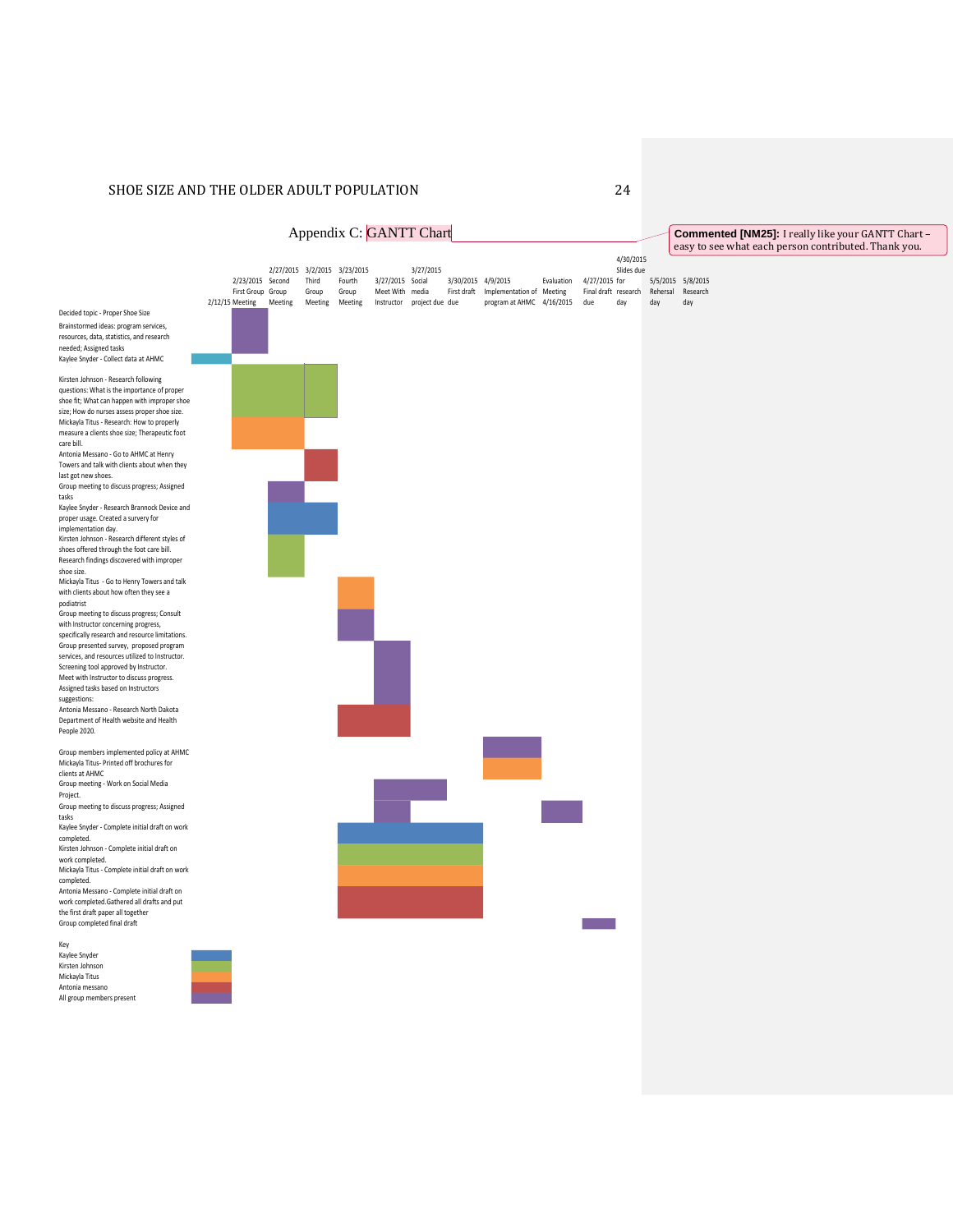Appendix D Client Handout for Medicare Benefits



The Official U.S. Government Site for Medicare

**Home / Your Medicare coverage** 

#### **Your Medicare Coverage**

#### **Is my test, item, or service covered?**

#### **Therapeutic shoes or inserts**

#### **How often is it covered?**

Medicare Part B (Medical Insurance) covers the furnishing and fitting of either one pair of custom-molded shoes and inserts or one pair of extra-depth shoes each calendar year. Medicare also covers 2 additional pairs of inserts each calendar year for custom-molded shoes and 3 pairs of inserts each calendar year for extra-depth shoes. Medicare will cover shoe modifications instead of inserts.

#### **Who's eligible?**

All people with Part B who have diabetes and severe diabetic foot disease are covered. Your doctor must certify that you need therapeutic shoes or inserts. A podiatrist or other qualified doctor must prescribe these items and they must be provided by one these:

- ◆ A podiatrist
- **+** An orthotist
- A prosthetist
- A pedorthist
- Other qualified individual

#### **Your costs in Original Medicare**

If your supplier accepts assignment, you pay 20% of the Medicare-approved amount, and the Part B deductible applies.

Medicare will only cover your therapeutic shoes if your doctors and suppliers are enrolled in Medicare. Doctors and suppliers have to meet strict standards to enroll and stay enrolled in Medicare. If your doctors or suppliers aren't enrolled, Medicare won't pay the claims submitted by them. It's also important to ask your suppliers if they participate in Medicare before you get therapeutic shoes. If suppliers are participating suppliers, they must accept assignment. If suppliers are enrolled in Medicare but aren't "participating," they may choose not to accept assignment. If suppliers don't accept assignment, there's no limit on the amount they can charge you.

**Note**